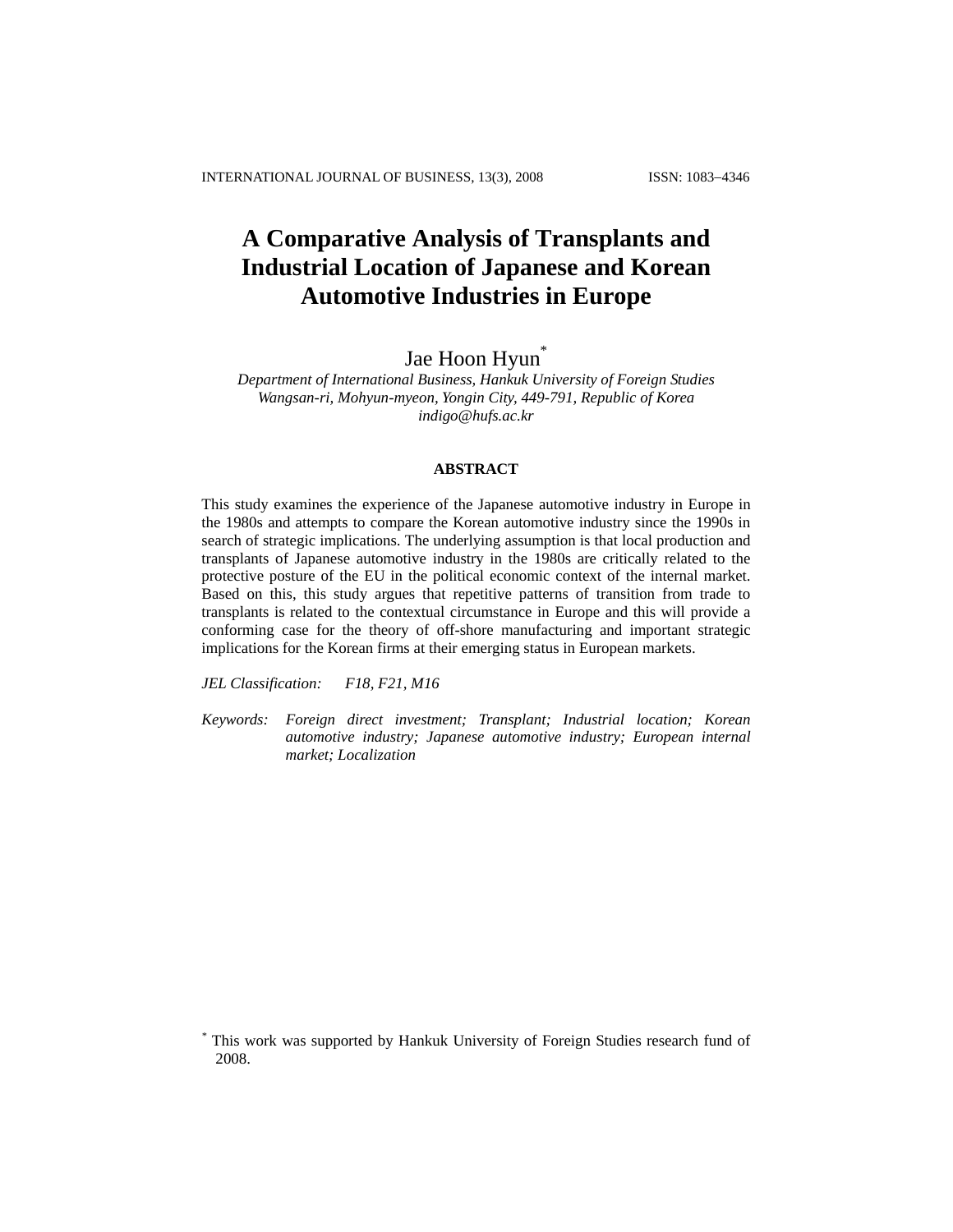#### **I. INTRODUCTION**

The rapid transplant and successful market entry of Japanese automotive industry in Europe during the 1980s clearly affected the global restructuring of the world car industry. An unequal distribution of production and consumption in three major centers-North America, Western Europe, and Japan-was mainly responsible for the massive trade surplus of the Japanese automotive industry and prompted these firms to establish overseas production plants. The changing mode of market entry by transplant instead of export was allegedly to circumvent existing or expected tariff walls and reduce financial imbalances as the high exchange value of the yen enhanced cost competitiveness of overseas production (Jones and North, 1991).

Compared to the establishment of plants in the USA and Canada, which has been generally welcomed, experience in Western Europe face a controversial dimension. Increased imports of Japanese motorcars and relatively closed market conditions are suggested as factors behind the transplants (Rawlinson and Wells, 1992). Export-led growth of the Japanese automotive industry consequently has caused increasing political unrest among nations in Western Europe who have large but less competitive indigenous automotive industries to protect. Considering this situation, it is considered a sensitive agenda to allow Japanese motorcar manufacturers to increase production capacity within their domestic markets. In particular, political and economic integration in Europe have posed environmental uncertainties for Japanese motorcar manufacturers as well as member states of the EU.

The purpose of this study is to identify the motivations and spatial decisions of the Japanese automotive industry's experience in Europe in the 1980s. Existing literature relating to Japanese transplant of production by means of FDI mainly focus on the transplantation and localization of Japanese management style and practices. Despite the expectation, theoretical and empirical assessments of the motivations and spatial decisions of Japanese transplants in Europe, in particular, are surprisingly limited.

This study also compares the transplant and industrial location of the Korean automotive industry since the 1990s in search of strategic implications. Recent years witnessed the rapid development of the Korean automotive industry in Europe showing similar patterns of trade and transitions to transplant with that of the experience of Japanese motorcar manufacturers in their formative years. Western Europe became the second largest motorcar trading partner after the U.S. Since the mid 1990s, Korean motorcar manufacturers manifested market presence in Europe via transplant by means of joint ventures with local companies and green-field investments. Recently commenced transplants of the Korean automotive manufacturers and their experience from the 1990s are considered comparable to the Japanese automotive industry's experience from the 1980s.

# **II. LITERATURE REVIEW: TRADE, FDI, INDUSTRIAL LOCATION AND ECONOMIC INTEGRATION**

The transplant of Japanese motorcar and parts manufacturers in Europe are allegedly related to the approach of the European internal market (Shimokawa, 1994). The economic integration in Europe in the formative years was viewed as "fortress Europe"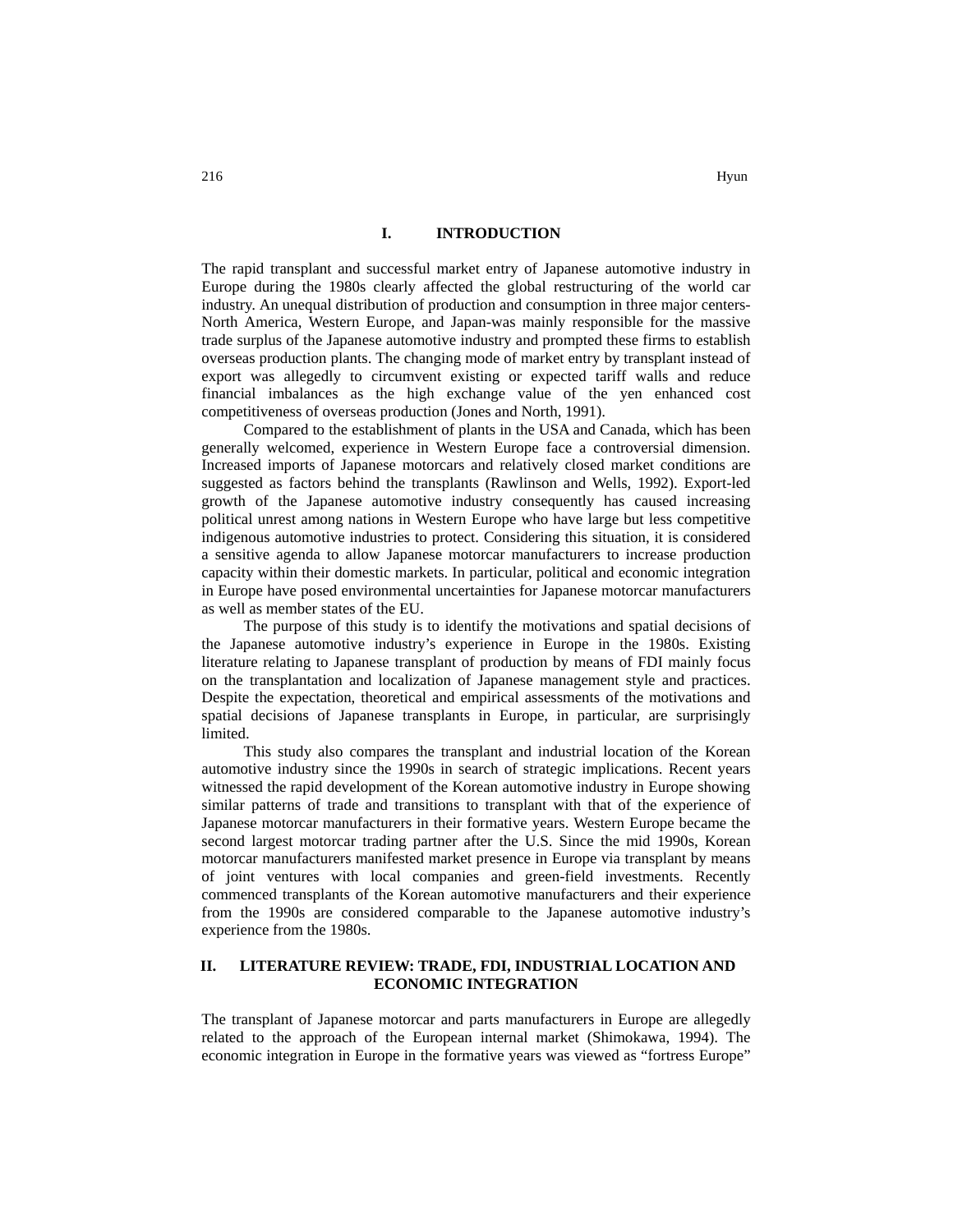as it formed an exclusive trading block. The Japanese perspective on the abolition of internal barriers was that this liberalization within the community's trade would bring new external barriers to trade (Strange, 1993). Consequently, the perceived threat derived from the trade barriers provoked strategic responses. Rather than confronting the external barriers, many Japanese firms decided to locate their production within the EU and bypass the barriers altogether.

It is suggested that there was little incentive for the transplant of production facilities to Europe until the creation of the single European market evoked the bear of external "fortress" trade relations (Rawlinson and Wells, 1992). The experience of the Japanese transplant therefore implies that FDI decisions were affected by the prospect of trade as a consequence of the economic integration. In this context, it seems necessary to identify if transplant and FDI have substituted trade inflow to the internal market.

Based on the Heckscher-Ohlin theorem, FDI should substitute for trade as capital should be invested in sectors in foreign countries with comparative advantages (Mundell, 1957). However, trade might not be entirely dependent on factor mobility but rather on economies of scale, differences in technology or taxation, and imperfect competition (Markusen, 1983). Countries tend to trade factors first in order to specialize in a production and owners of resources or intermediate products might invest in countries in search of efficiency gains. In this model, trade and FDI would be complements.

|           | 1. Intra-       | 2. New             | 3. Cost          | 4. Market      |
|-----------|-----------------|--------------------|------------------|----------------|
|           | regional trade  | configuration of   | reduction and    | expansion,     |
|           | more attractive | locational         | efficiency gains | demand growth  |
|           |                 | advantages         |                  | etc            |
| Strategic | Defensive       | Re-organization    | Rationalization  | Offensive      |
| Response  | export          | investment         | Investment       | export         |
|           | substituting    |                    |                  | substituting   |
|           | investment      |                    |                  | investment     |
| Net Trade |                 | 0/                 | 0/               | $-1/0$         |
| effect    |                 | (if country)       | (if country)     | (if demand     |
|           |                 | specialization     | specialization   | exceeds supply |
|           |                 | followed)          | followed)        | from FDI)      |
| Net FDI   | $^{+}$          | 0                  | $^{+}$           | $^{+}$         |
| effect    |                 | (for the region as |                  |                |
|           |                 | a whole)           |                  |                |
|           |                 |                    |                  |                |

**Table 1** 

Trade and FDI effects of economic integration according to the strategic responses.

Source: UNCTC

UNCTC (1990) posed four types of strategic reactions of firms according to the economic consequences of integration such as (1) trade diversion, (2) locational advantages, (3) efficiency gains, and (4) market expansion. For the explanations of Japanese and Korean automotive FDI, the first and the forth propositions are valid because others are confined to firms within the integrated region. According to this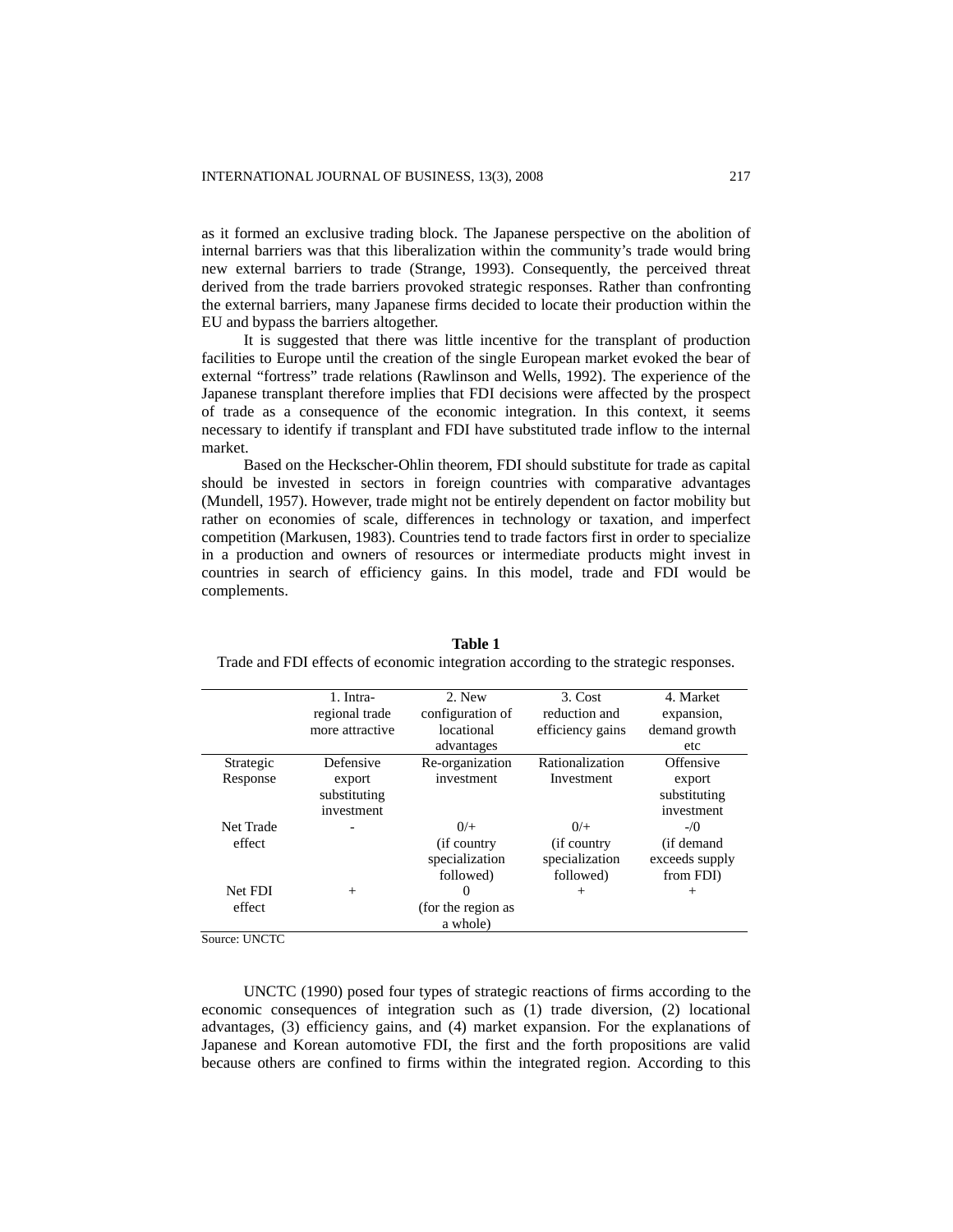framework, trade would be substituted by FDI regardless of whether trade diversion or expanded market and demand motivated the FDI.

A recent literature suggested export platform FDI where investment serves to establish a production base in one country for export to neighbouring countries (Ekholm, Forslid and Markusen, 2003). Another survey examining the empirical model of international trade and FDI from the particular reference of outsourcing drew a similar conclusion to that of the export platform FDI theorem (Bergstrand and Eggar 2004). This perspective seems to provide valid implications on spatial decisions. Table 2 summarises the firms' locational decisions under the different trade regimes. Integration by geographic and economic convergence may induce firms to place limited numbers of plants at the most appropriate locations. Under the free internal market, however, only one plant is sufficient to reach all markets.

**Table 2**  Production and trade patterns of multinational, multi-product companies under different trade regimes.

| Trade regime         | Location of production units for   | Dominant part of firm  |
|----------------------|------------------------------------|------------------------|
|                      | each product                       |                        |
| Free trade           | One plant (usually home base)      | Production and export  |
| Protectionism        | Numerous plants (one in each major | National companies     |
|                      | national market)                   |                        |
| Integration          | Limited number of plants (at good  | Matrix of national and |
|                      | locations)                         | product organizations  |
| Free Internal Market | One plant (optimal location)       | International product  |
|                      |                                    | divisions              |

Source: Molle (1994), p. 275.

The formation of the EU initiated the optimal allocation of resources through specialization and large scale industrial production (Molle, 1994). It is suggested that the U.S. and Asian firms need a European production base with a great concentration in fewer countries (Yannopoulos, 1990). This industrial transition may promote the globalization process of firms within the European market (Savary, 1993). Several empirical approaches confirm increased industrial concentration within the EU (Brühlhart and Torstensson, 1996; Sapir, 1996; Amiti, 1999).

This study acknowledges that the absolute isolation of the effects of an internal market on transplant is impossible, with other determinants affecting the transplant decisions and industrial location. Therefore this study is not neglecting traditional motivations of FDI-either for the purpose of increasing productive efficiency or for gaining market access (Blonigen, 2005). Recent suggestions extend the "eclectic paradigm" that cost advantage such as tariffs or transportation costs and competitive advantage over local firms are determinants of outward FDI (Athukorala, 2003; Freund and Simeon 2000). Regarding Korean outward FDI, both to move labour-intensive industries to developing countries and to deviate U.S. and European tariff barriers are considered as motivations (Sachward, 2003). Lee (2004) identified the majority of Korean FDI directed to developed countries since the early 1990s and suggested a pursuit of market access.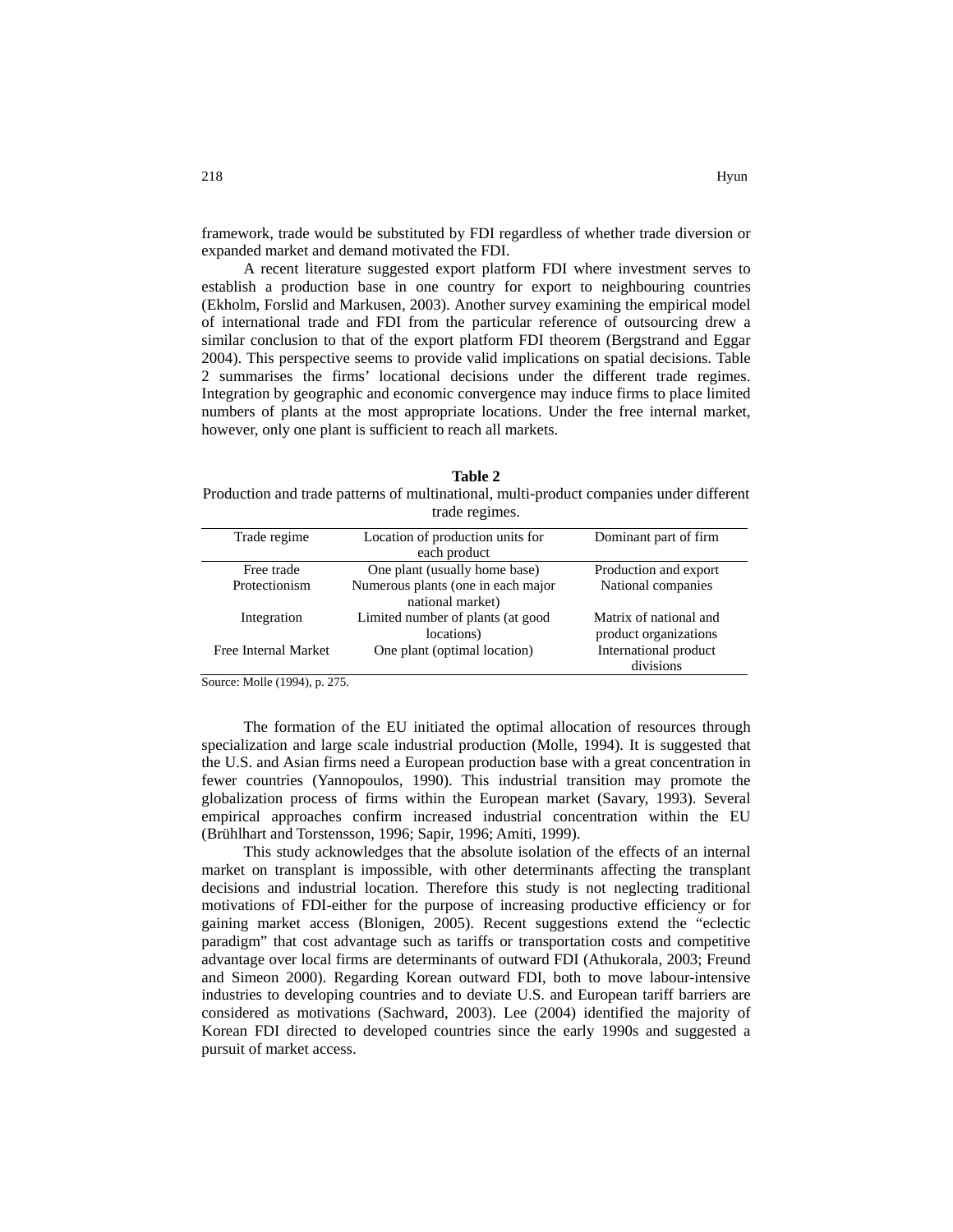According to the theoretical considerations within the context of the internal market, propositions relating to the attributes of the Japanese and Korean transplants by FDI and spatial location are suggested. First, the Japanese and Korean automotive transplants may be defined as trade substituting FDI in order to maintain existing market share or to avoid diverted trade flows. Second, the spatial patterns of transplants should show highly concentrated figures in the search for export-platform and offshore manufacturing.

# **III. OVERVIEW: JAPANESE AND KOREAN AUTOMOTIVE TRANSPLANTS IN EUROPE**

There was a substantial increase in Japanese capital outflows to Europe in the 1980s. Japanese FDI in Europe rose from around USD 3.9 billion in 1981 to USD 7.7 billion in 1985, and over USD 13.4 billion in 1987 (CEC, 1988). This seems to be a similar case to the experience of the Japanese motorcar manufacturers in the U.S. market. Following the steady expansion of exports to the U.S. over the 1970s, the Japanese deployed a strategy of FDI for local production.

The transplant of Japanese motorcar manufacturers in Europe by means of FDI may be categorized in two different types. First, it is Greenfield investment for setting up new production facilities. The Nissan plant in Northeast England and the Toyota plant in the Midlands are clear cases of Greenfield investment. Second, entering into collaborative arrangements with EU firms as a way of securing a market presence and local involvement is the other. Honda's alliance with the Rover Group provides an example of a collaborative arrangement. Honda held a 20% stake in Rover for a number of years and the company now produces cars from its own manufacturing facility in the UK. Co-operation continued in body production, and Honda used Rover diesel engines even after Rover was taken over by BMW in 1994 (Dymock, 1995).

Japanese motorcar manufacturers showed a steady increase in terms of both production and sales in the European markets. Due to the increase in levels of local production by Nissan in the UK, the total Japanese cars locally produced recorded over 250,000 units by 1989. In the same year, more than 10% of market share was achieved in Europe (Table 4). However, this high profile of the Japanese automotive industry with its remarkable achievement in a short period by means of export and transplant seemed to be responsible for a series of protectionist reactions.

**Table 3**  Motor car production by Japanese motorcar manufacturers in Europe between 1985 and 1991 (unit: thousand).

|        | 1985 | 1986 | 1987 | 1988 | 1989 | 1990 | 1991 |
|--------|------|------|------|------|------|------|------|
| Nissan | 31   | 46   | 59   | 137  | 168  | 161  | 200  |
| Toyota |      | 8    | 13   | 14   | 13   | 15   | 18   |
| Suzuki | Q    | 18   | 33   | 43   | 40   | 37   | 32   |
| Isuzu  |      | 3    | 10   | 19   | 20   | 15   | 17   |
| Honda  | 0    |      |      |      | 4    | 26   | 36   |
| Others |      | 3    | 6    |      |      |      | 9    |
| Total  |      | 79   | 128  | 225  | 252  | 261  | 312  |

Source: Ward's, SMMT, each year.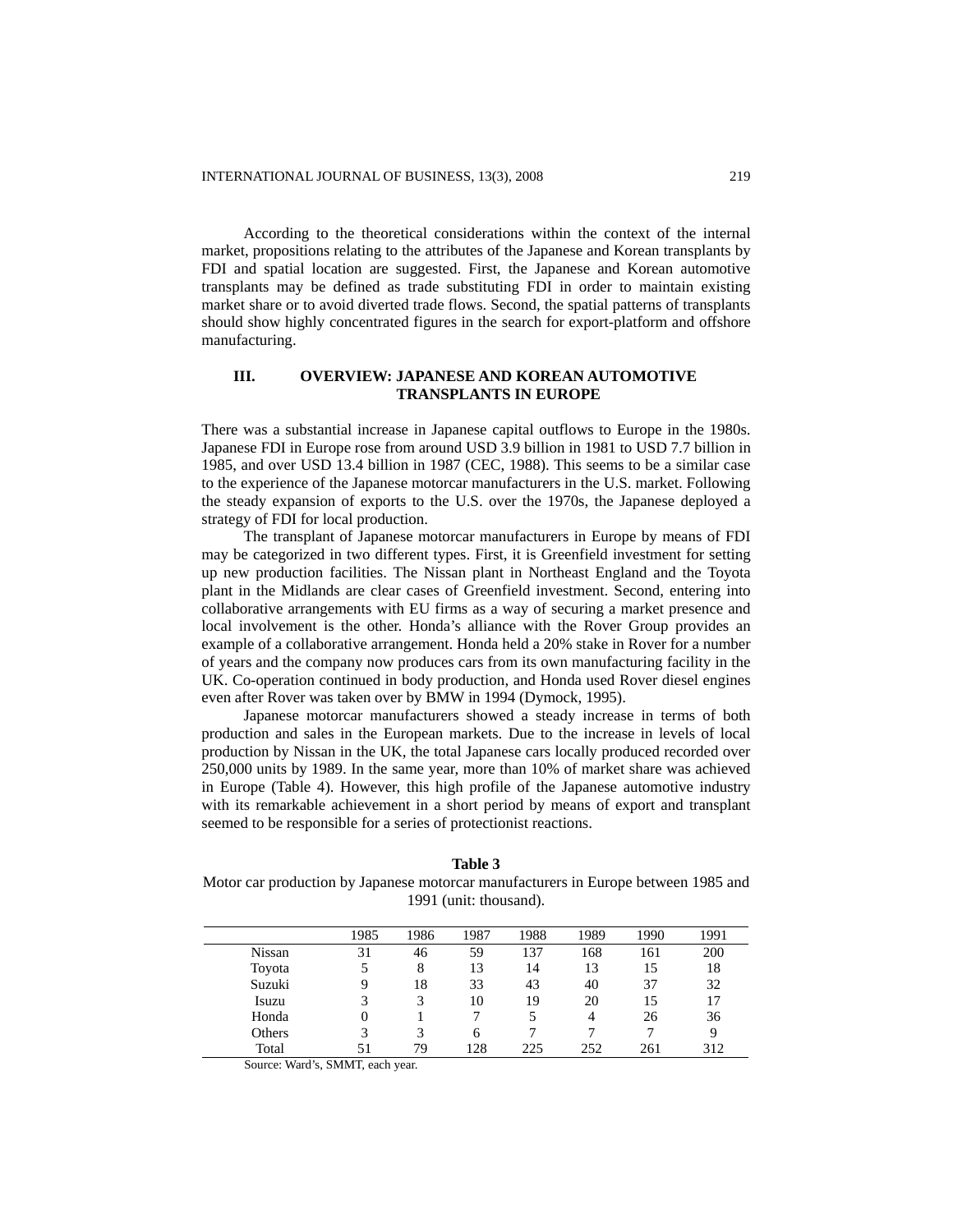| Company    | Volume (,000) | Share of total Japanese | Share of total West |
|------------|---------------|-------------------------|---------------------|
|            |               | sales $(\% )$           | European market (%) |
| Nissan     | 387           | 26.88                   | 2.88                |
| Toyota     | 343           | 23.65                   | 2.56                |
| Mazda      | 238           | 16.39                   | 1.77                |
| Mitsubishi | 163           | 11.25                   | 1.21                |
| Honda      | 137           | 9.41                    | 1.02                |
| Others     | 183           | 12.62                   | 1.36                |
| Total      | 1.450         | 100.00                  | 10.80               |

**Table 4**  Japanese car sales by company in Europe, 1989.

Source: Pemberton (1991), p.75.

Manufacturing FDI of the Japanese automotive industry has become more significant as the location of FDI has altered from Asia to the U.S. and Europe (Dicken 1988). In Europe, the majority of Japanese transplants have concentrated in the UK and peripheral locations such as Spain, Portugal, and Turkey. However, Japanese firms have had a wider European presence in terms of R&D, production, training, and marketing (EIU, 1991). For instance, the European R&D centre of Nissan in Brussels and in Cranfield are responsible for designing the original body, suspension, drive axles and trim for models which will be introduced in Europe. Toyota also has had a R&D center in Belgium. Honda invested a total of GBP 420 million at its production facility in Swindon over a 10-year period from 1985. Following the completion of an engine plant in 1989, the basis for European production was established for its Accord and Civic models.

Considerable amounts of locally-produced motor cars have been exported to different member countries. For instance, Nissan exported around 60% of its output in 1991. UK-built Honda cars are sold in 26 different European countries, comprising approximately 75% of export ratio. This high level of export ratio is considered to be a result of the strategic purpose of the transplant to penetrate the EC market (Abo, 1993). Table 5 summarizes the transplant of Japanese motorcar manufacturers to Europe.

The overseas markets have become important in terms of both market diversification and globalization of the Korean automotive industry. Exports have been continuously increased since the early 1990s. By the end of the 1990s, 45% of total Korean car exports headed for Europe. European markets became significant when reduced exports to North America were compensated with growth in Europe during the 1990s. Growth after the crisis stagnated compared to exports to North America, but recent figures show rapid increase. The market share of Korean motorcars in Western Europe reached 3.7% by 2005.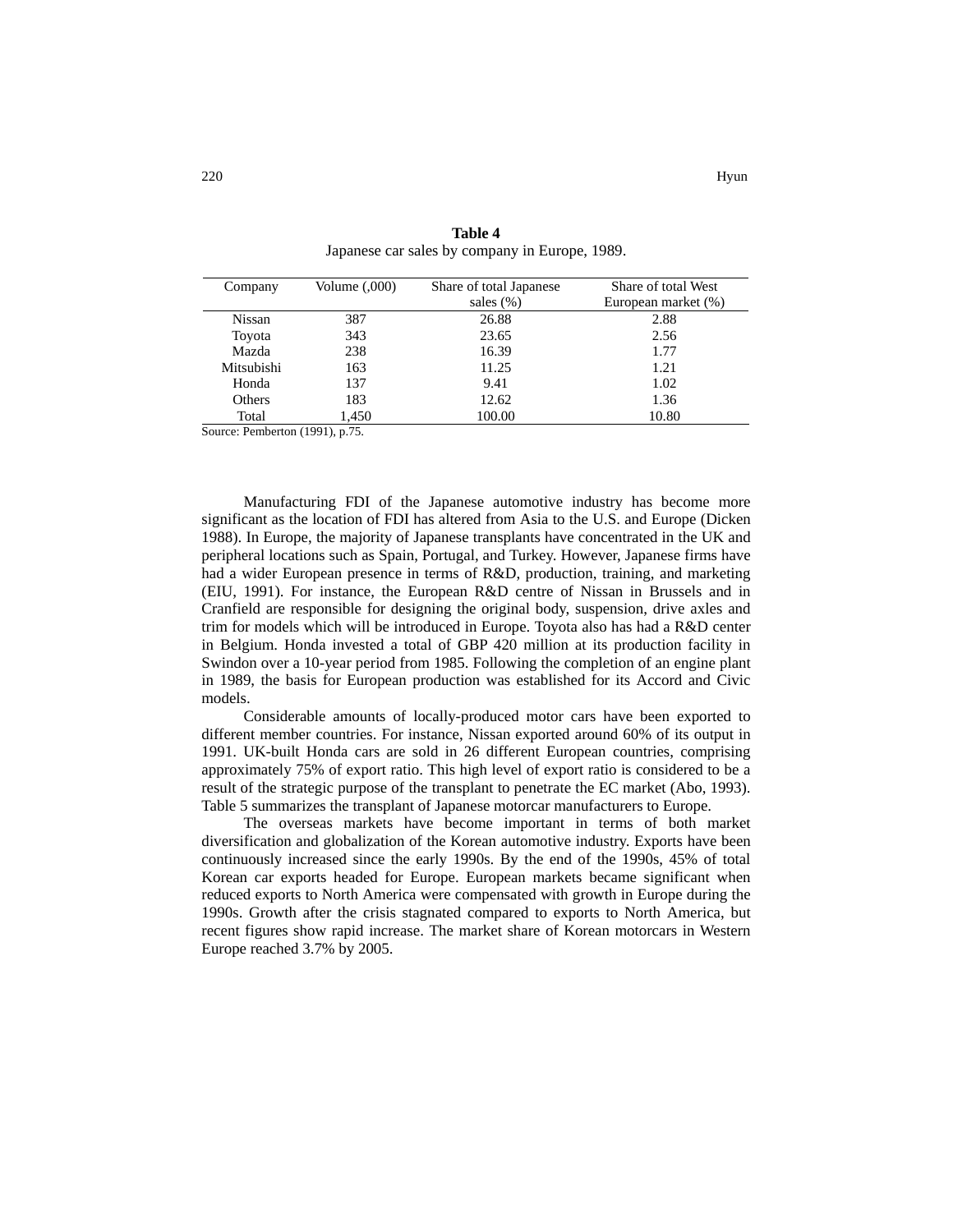Ĩ.

 $\overline{a}$ 

|            | Company                  | Location       | SOP     | Capacity     | Employees | Equity                   |
|------------|--------------------------|----------------|---------|--------------|-----------|--------------------------|
|            | <b>TMUK</b>              | UK             | Dec. 89 | 285 (2006)   | 4,170     | 100                      |
|            | <b>TMUK</b>              | UK, Deeside    | 1992    | 2,200        | 710       | 100                      |
|            | (Engine)                 |                |         | (Engine)     |           |                          |
|            | <b>Toyota Peugeot</b>    | Czech          | 2005    | 300          | 3,000     | 50                       |
|            | Citroen                  | Republic,      |         |              |           |                          |
|            | Automotive               | Kolin          |         |              |           |                          |
|            | Czech                    |                |         |              |           |                          |
|            | <b>Toyota Motor</b>      | Poland, Zelcz- | Early   | 180 (Diesel  | 1,000     | 100                      |
|            | Industries               | Laskowice      | 2005    | Engine)      |           |                          |
|            | Poland Sp.               |                |         |              |           |                          |
|            | Z.O.O.                   |                |         |              |           |                          |
|            | <b>TMMP</b> (Toyota      | Poland,        | Apr.    | 330 (Engine) | 2,020     | 100                      |
| Toyota     | Motor                    | Walbrzych      | 2002    | 600          |           |                          |
|            | Manufacturing            |                |         | (Transmissio |           |                          |
|            | Pland Sp.z.o.o.)         |                |         | n)           |           |                          |
|            | TMMT (Toyota             | Turkey,        | Sep.    | 170          | 3,575     | 100                      |
|            | Motor                    | Adapazari      | 1994    |              |           |                          |
|            | Manufacturing            |                |         |              |           |                          |
|            | Turkey)                  |                |         |              |           |                          |
|            | <b>TMFF</b> (Toyota      | France,        | Jan.    | 270 (Yaris)  | 3,950     | 100                      |
|            | Motor                    | Valenciennes   | 2001    |              |           |                          |
|            | Manufacturing<br>France) |                |         |              |           |                          |
|            | Toyota Caetano           | Portugal       | Oct 68  | 12           | 325       | 27                       |
|            | Portugal S.A.            |                |         |              |           |                          |
|            | <b>NMUK</b>              | UK             | Apr. 84 | 210 (1994)   | 4,250     | 100                      |
| Nissan     | Nissan Motor             | Spain          | Jan. 80 | 100 (1994)   | 6,300     | 97.3                     |
|            | Iberica S.A.             |                |         |              |           |                          |
| Honda      | <b>HUM</b>               | <b>UK</b>      | Feb. 85 | 100 (1994)   | 2,000     | 100                      |
| Isuzu      | <b>IBC</b> Vehicles      | UK             | Sep. 87 | 70           | 2,400     | 80                       |
|            | Netherlands Car          | Netherlands    | May 95  | 20 (1995)    | 4,400     | 33.3                     |
| Mitsubishi | B.V.                     |                |         |              |           |                          |
|            | Magyar Suzuki            | Hungary        | Oct. 92 | 50 (1995)    | 150       | 49.9                     |
| Suzuki     | Santana Motors           | Spain          | n.a.    | 17 (1994)    | 2,500     | 84                       |
|            | <b>SA</b>                |                |         |              |           |                          |
| Daihatsu   | P & D                    | Italy          | Dec. 92 | 90 (1995)    | 5,000     | 49                       |
|            | Bertone                  | Italy          | n.a.    | n.a.         |           | $\overline{\phantom{a}}$ |

**Table 5**  An overview of Japanese automotive manufacturers in Europe.

Source: JAMA, The Automotive industry of Japan 1995 and company websites

The first surge of Korean transplant was made from the mid 1990s. Daewoo Motors expanded its local production to the CEECs such as Poland, Uzbekistan, Czech. Republic, and Romania. Table 6 shows the European presence of Korean motorcar manufacturers by 1998 at the peak of the first transplant in Europe.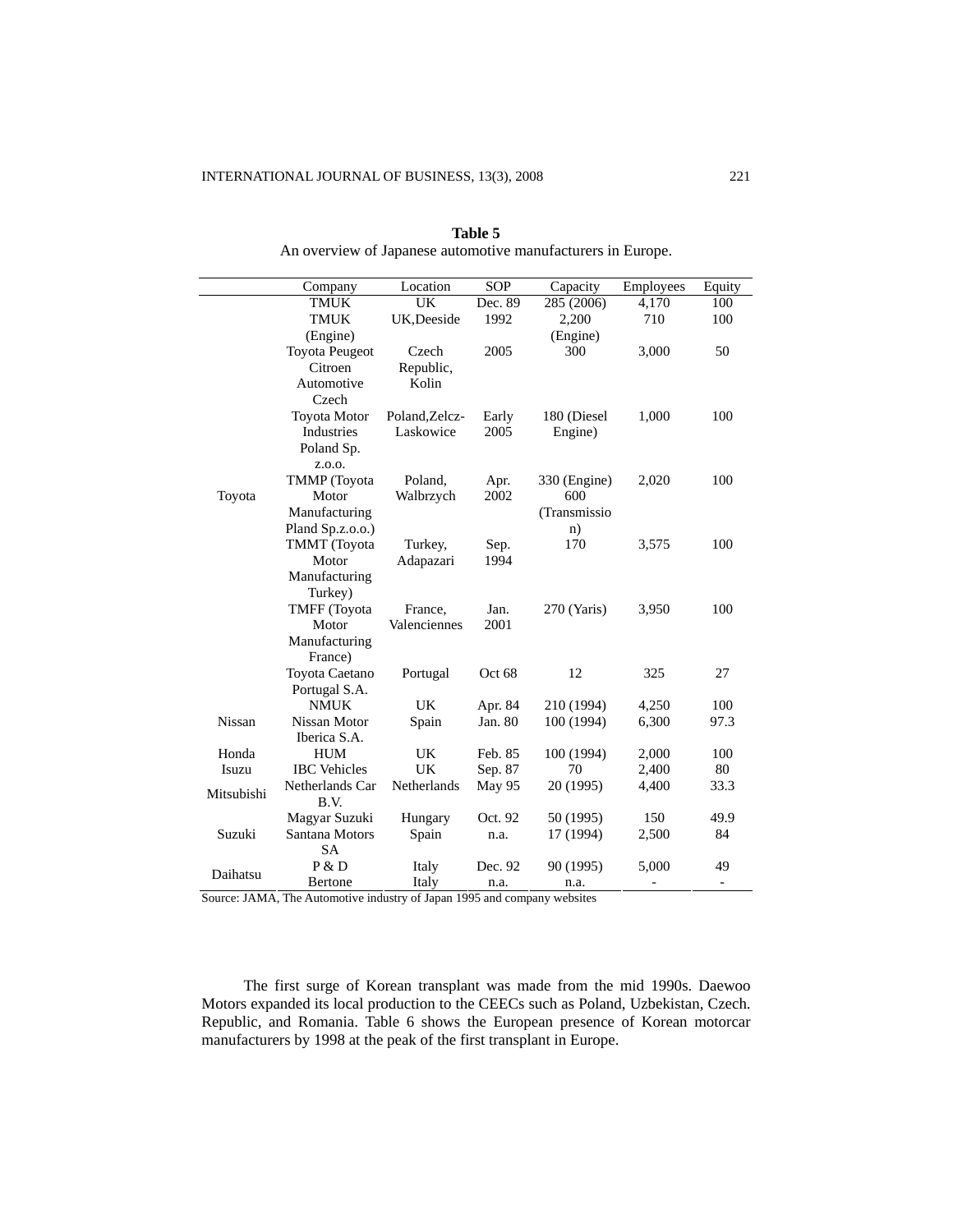|         | Country         | Partner                   | Model                                   | Capacity | <b>SOP</b> | Equity  |
|---------|-----------------|---------------------------|-----------------------------------------|----------|------------|---------|
| Hyundai | Netherlands     | Greenib Car<br>Automotriz | 3.5T Truck                              | 5,000    | Jul.95     | $T/A^*$ |
|         | Turkey          | <b>HAOS</b>               | Accent, Grace                           | 50,000   | Sep.97     | 50      |
|         | Hungary         | Cell Motors               | 2.5T, 3.5T Truck                        | 1,000    | n.a.       |         |
|         | <b>Bulgaria</b> | Skoda                     | Pick up                                 | n.a.     | 98         | T/A     |
|         | Rep. Czech      | Skoda                     | Pick up                                 | 2,000    | Jun.96     | T/A     |
| Kia     | Germany         | Karmann                   | Sportage                                | 30,000   | Apr.95     |         |
|         | Turkey          | Ihlas                     | WitIII Pregio                           | 50,000   | Jun.99     | 15      |
| Daewoo  | Romania         | Automotive<br>Craiova     | Cielo, Espero,<br>Nubira, Matiz         | 200,000  | Mar.96     | 51      |
|         | Poland          | <b>FSO</b>                | Espero, Tico,                           | 400,000  | Apr.96     | 69.9    |
|         |                 | DMP                       | Lanos, Nubira,<br>Cielo, Small<br>Truck | 170,000  | Nov.95     | 73.4    |
|         | Czech Rep.      | AVIA                      | <b>Small Truck</b>                      | 17,500   | Dec.96     | 50.2    |
|         | UK              | LDV                       | 2.5-3.5T Van                            | 80,000   | Apr.98     | 50      |

**Table 6**  Overview of Korean vehicle manufacturers in Europe by 1998.

Note: \* T/A - Technical Agreement

Source: KAMA

By 2006, as a result of the economic crisis and the subsequent bankruptcy of car manufacturers, all local production of Daewoo ceased. In 2006, Kia opened a plant with the annual capacity of 200,000 units in Zilina, Slovakia. Compared to 870,000 units of gross production capacity, however, the proportion in Europe is insignificant.

In terms of the high level of trade surplus and location patterns, the Korean automotive industry is very similar to the Japanese automotive industry in the 1980s. The following section focuses on the protectionist measures of the EU and individual member countries during the transition to the internal market against Japanese car imports and local production. The experience of the Japanese automotive industry in Europe has significant meaning for both Japanese manufacturing firms themselves and the formation of the internal market within the EU. Sadler (1991) suggested that any discussions on the potential gains from the internal market ignoring the impact of Japanese producers rested on a narrow range of economic assumptions. In the following sections, the Korean automotive industry at its formative years in Europe is compared in order to acquire strategic implications for the future development.

## **IV. MOTIVATIONS OF TRANSPLANT**

From the financial perspective, yen appreciation accompanied with the accumulation of a huge capital surplus was identified as motivation for Japanese transplants to Europe and made FDI popular in accordance with the process of globalization (Ozawa, 1992, Hasegawa, 1998). Hence, the transplants in Europe may have provided measures of insurance against the risk of exchange rate fluctuations (Smith and Venables, 1990).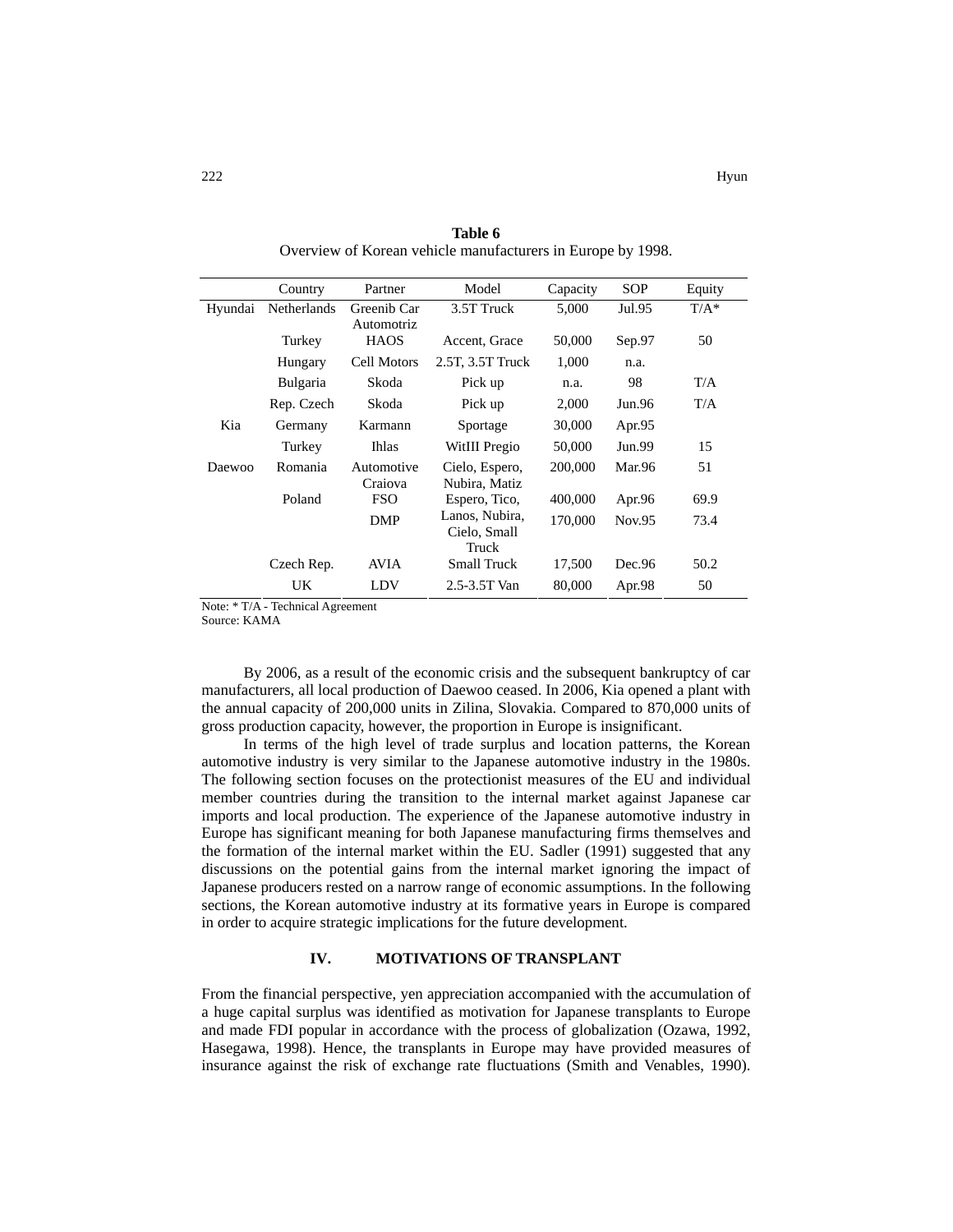Nevertheless, this study focuses on political economic motivations of the Japanese transplants. Trade frictions in the 1980s which created immense difficulties for Japan seemed to be the most critical reason for the export-substitute transplants to Europe (Smith and Venables, 1990; Jones and North, 1991; Hasegawa, 1998).

The Japanese trade surplus with the European Community rapidly grew in the 1980s. In 1980, the trade surplus was USD 8 billion. The figure started to rise dramatically and recorded USD 19.8 billion in 1989. The market share of Japanese cars in Europe had increased at a substantial rate recording only 1% in 1971 and increasing to 9% by 1980. National quotas imposed in a number of countries in Europe had significantly eroded the scope for Japanese exports. Reciprocity became the critical issue as the quantity of Japanese car exports increased dramatically, while competitors in Europe could not keep abreast.

For the economic development of a nation, the importance of the industry in terms of widespread connections to other industries and employment is known to be significant. For these reasons, the encroachment of Japanese motorcar manufacturers in European markets became a matter of interest to motorcar producers and many countries in Europe. Most of motorcar manufacturers in Europe paid particular attention to keeping the Japanese out of some countries. In particular, the growing strength of Japanese exports and the level of technology in the European market stimulated EU external trade policy to target Japan. As a result, a number of trade-related issues had been raised and this section considers reciprocity and national quotas are suggested.

Firstly, EC bilateral policy toward Japan since the 1970s was based on the premise that a mutual balance of advantages did not exist. Japan was accused of opening its own market insufficiently to European motorcar imports. The EC attempted to incorporate reciprocity provisions into a number of its directives. In particular, a sectoral trade-based interpretation of reciprocity has been called within the EC. It was emphasized that strict reciprocity from the Japanese should be guaranteed together with the strengthening of the position of the European motorcar manufacturers (Agnelli, 1989).

**Table 7**  Compared car registration by country of origin in Japan and Europe.

|                         | 1985                   | 1990                  |
|-------------------------|------------------------|-----------------------|
| European cars in Japan  | 48.356                 | 191.268               |
| Japanese cars in Europe | $1,319,535(932,970)$ * | 1,498,668 (1,085,331) |

Note: \* Total figure includes amount in Eastern Europe. Figures in bracket indicate registration in the EC only. Source: JAMA, 1995

Secondly, the EC automotive industry sector, as a result, sought the application of an EC-wide Voluntary Export Restraint (VER) on Japanese cars until the Japanese market share obtained by EC car companies approached that held by Japanese companies. The efforts of the EC resulted in the Japanese implementing measures to open their motorcar market. In February 1990, the VER arrangement with Japanese exporters and the EC was announced by Japanese officials. Prior to the VER arrangement, over 2,000 national quotas had been imposed on imports from other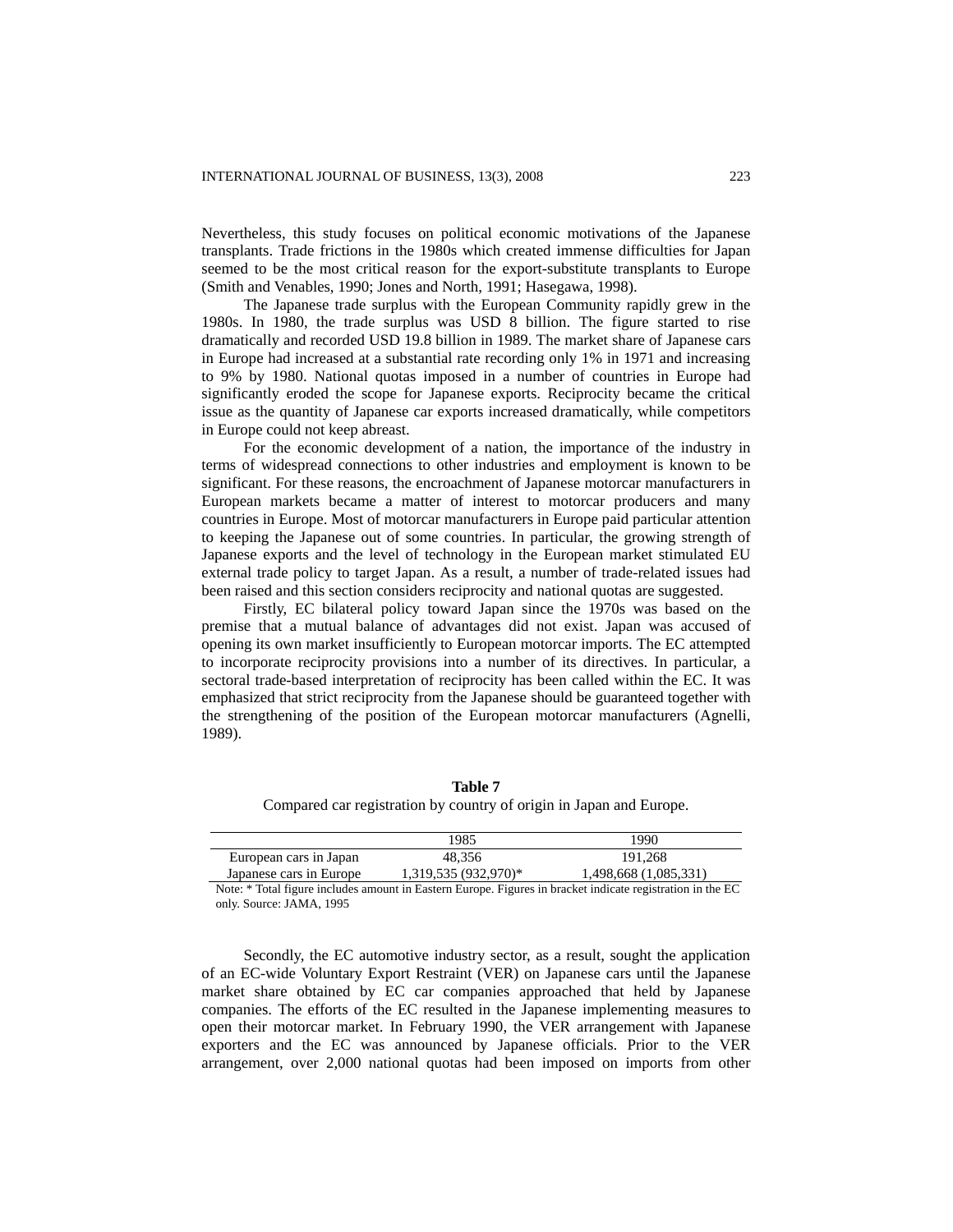countries in execution of Article 115 of the Treaty of Rome, as had a variety of bilateral VERs to protect domestic industries such as automotives, textiles, toys, porcelain and chemicals (CEC, 1991).

The bilateral quantitative restriction was particularly significant in the automotive sector. Apart from the Community's external tariff on cars which was set at a rate of 10.3%, quantitative restrictions imposed by various EC member states implied that the Community was far from having a common external policy.

Table 8 illustrates the market share of the Japanese motorcar manufacturers in 1987. The differing Japanese share of individual European markets reflected distinct national policies on imports from Japan. In particular, some kept rigid protective measures even after they joined the EU. This is because the member states were allowed to maintain the national import restrictions that they had prior to joining. For instance, Spain and Portugal had national quotas, which were in place before joining. Italy had imposed a national quota, since the 1950s, in retaliation for restrictions against the import and sales of Italian cars in Japan (Molle, 1994). France set national quotas, indistinctly, on Japanese imports of three percent of total sales since 1977. The UK had no formal quotas over Japanese imports, but an informal bilateral agreement set up in the mid-1970s was used as the source for import control.

**Table 8**  Japanese penetration of the European Community automotive market in 1987 (unit: thousand).

|                    | <b>Total Sales</b> | Japanese Sales | %  |
|--------------------|--------------------|----------------|----|
| Ireland            | 54                 | 24             | 44 |
| Greece             | 51                 | 18             | 35 |
| Denmark            | 124                | 40             | 33 |
| <b>Netherlands</b> | 556                | 144            | 26 |
| Belgium            | 406                | 84             | 21 |
| West Germany       | 2916               | 441            | 15 |
| Luxembourg         | 30                 | 5              | 15 |
| UK.                | 2,014              | 225            | 11 |
| Portugal           | 129                | 9              | 7  |
| France             | 2,106              | 63             | 3  |
| Italy              | 1,977              | 14             |    |
| Spain              | 852                | 2              |    |
| Total              | 11,213             | 1,069          | 10 |

Source: ACEA

Lastly, the scope of restrictions expanded beyond quantitative measures. For instance, there were no legitimate clauses for restriction in France. Instead, in the 1970s, technical standards differences were deployed as a method to hinder the sales of Japanese cars in France. Common European vehicle specifications had been agreed on 41 headings in the 1970s. Nevertheless, the sanction of technical harmonization was vetoed by France who insisted that Japanese imports should be controlled. It took approximately twenty years before a full agreement on technical harmonization came into effect. According to the Whole Vehicle Type Approval (WVTA), all vehicles which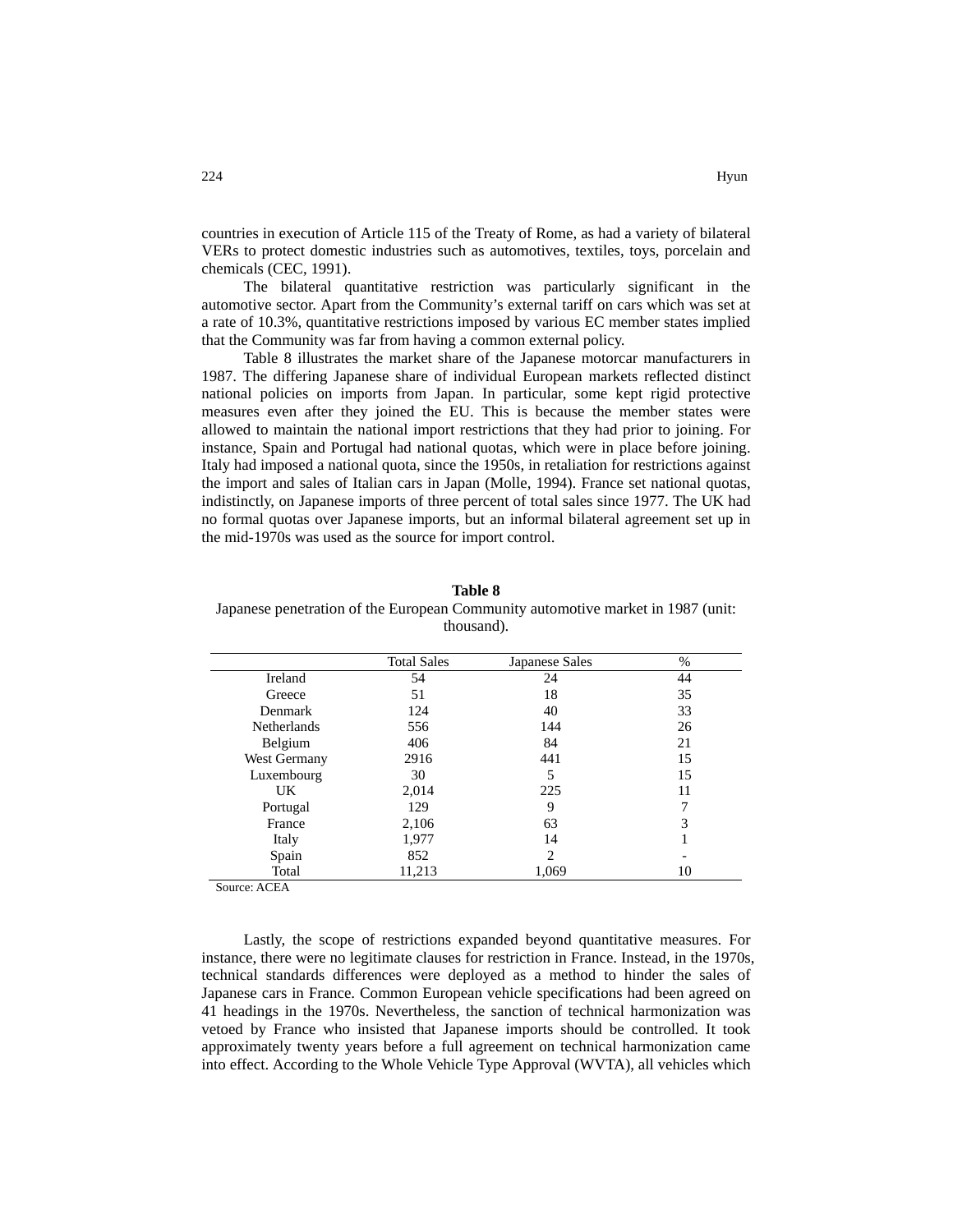have been sold since January 1996 could be freely circulated within the European market. However, it took a long time to agree to all the specifications of motor vehicles. Technical barriers are recognized as the most prevalent impediment to trade (CEC, 1996). This point is also raised in the Cecchini Report, which suggests administrative barriers and national standards and regulations are the first and second greatest trade barriers (Cecchini et al., 1988). In particular, emissions controls under strict EU rules are considered to be a critical barrier for external entrants when used deliberately. In fact, Korean motorcar manufacturers are required to reduce the emission levels of those Korean cars imported by the European markets in the agreement reached with the EU in 2000 on the reduction of  $CO^2$  emissions from passenger cars to achieve 140g/km by 2009 (2000/303/EC). This compulsory technical clause may be employed as a significant barrier to Korean motorcar imports unless the objective is met. This was a clear case of internal measures having external consequences.

Similar to the case of Japanese in the 1980s, FDI and transplant as a defensive strategic reaction seems to be related to trade prospects in the near future for Korean motorcar manufacturers (Jeong, 1997). Survey results indicate decreased trade flows of Korean automotives are to be followed by FDI to avoid barriers and to maintain existing market share (Hyun and Park, 2007). However, considering that actual impositions of any protectionist measures are not actualized, prospects and actual investment decisions may be differentiated from the experience of Japanese automotive industry.

Host country Non-tariff Barrier (NTB) is identified as a critical factor in making FDI decisions relating to the motivation of those Korean firms investing in industrialized countries (Jeon, 1992). It is worth noting that Lee (1991) identified that Korean FDI in Europe is considered as a means of evading the potentially protectionist measures of single market directives. In order to sustain the rate of market share despite suppressed trade and diverted trade flows, a strategic reaction is expected to be incorporated likely as a pre-emptive investment to defuse future protectionist measures in the EU (Hyun and Park 2007). Therefore, the case of the Korean automotive industry attempting to reduce or defuse expected potential trade impediments may be characterized as a framework of a *quid pro quo* FDI (Bhagwati, 1987). This view helps in understanding the intrinsic motivation of the Korean automotive manufacturers' investments as well as their strategic directions.

#### **V. THE PATTERNS OF INDUSTRIAL LOCATION**

It is worth noting that the penetration rate of Japanese motorcar manufacturers was high in countries where there were no indigenous competitors. According to Table 9, the Japanese market share in European Free Trade Association (EFTA) countries in 1989 reached 30.3%. This implies that there have been reactions against Japanese car imports in countries having indigenous motorcar manufacturers.

The sensitive reaction of many countries in Europe to the expansion of the Japanese automotive industry seemed to stem from the structural weaknesses of the European automotive industry and the importance of the industry to a nation's economic development. The competitiveness of indigenous manufacturers is known to be weak compared to established non-European manufacturers because many European motorcar manufacturers rely too heavily upon their domestic markets.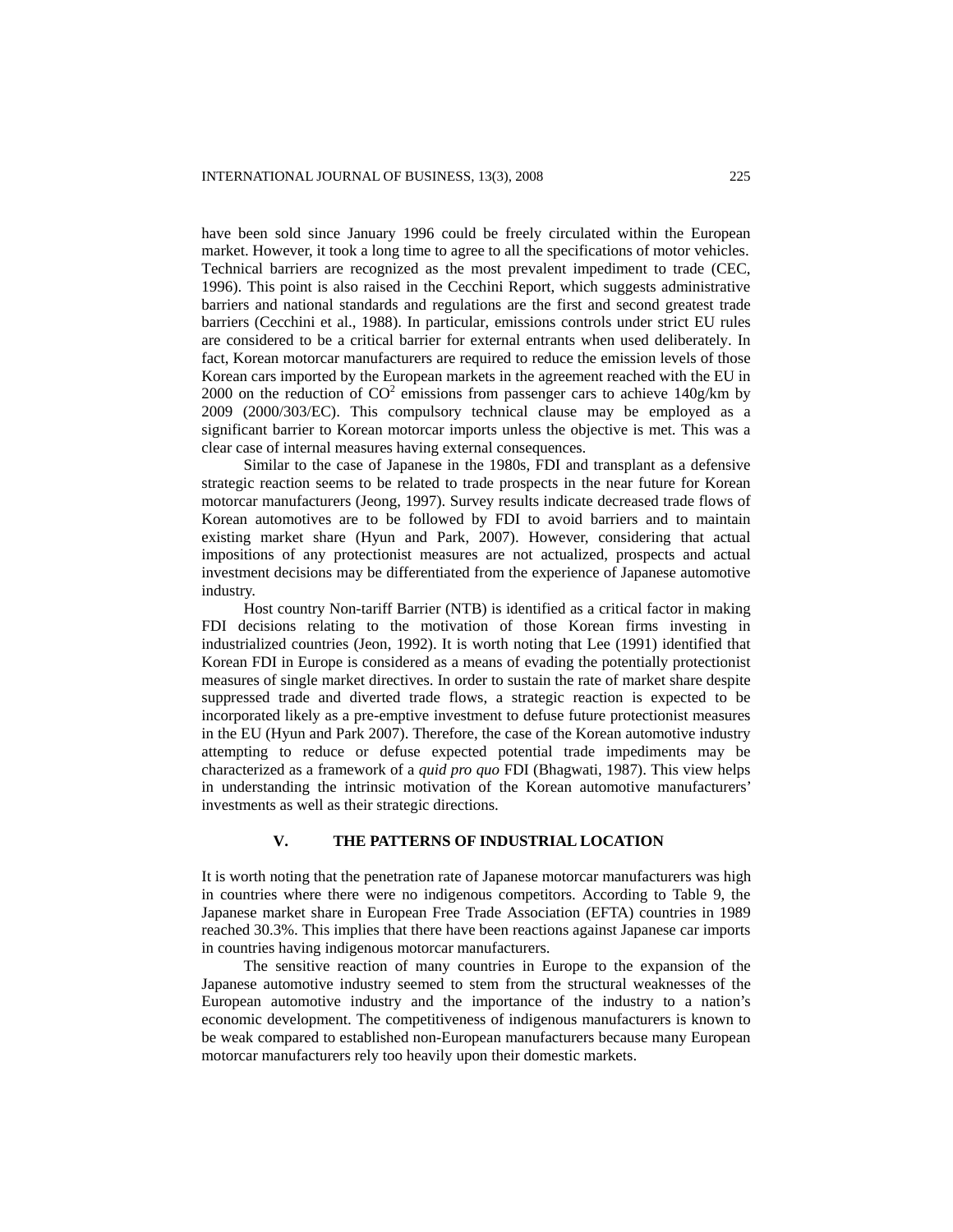|                                                | Japanese volume | Total volume | Japanese share |
|------------------------------------------------|-----------------|--------------|----------------|
| EС                                             | 1,106           | 12,288       | 9.00           |
| <b>EFTA</b>                                    | 344             | 1,135        | 30.30          |
| Western Europe                                 | 1.450           | 13.423       | 10.80          |
| Non-manufacturing and free<br>market countries | 347             | 1.068        | 32.49          |
| $\sim$ $\sim$ $\sim$ $\sim$<br>$\sim$          |                 |              |                |

**Table 9**  Japanese penetration in Western Europe, 1989.

Source: ACEA

The automotive industry in countries where indigenous makers preside was proved to be relatively lenient to the intrusion of Japanese motorcar manufacturers in Europe. These were discounted as manufacturers and component suppliers who would not be able to achieve any considerable market intervention in Japan (EIU, 1991). In fact, national champions in each European country dominated their own domestic markets. For instance, the specific context of the UK where there are weak manufacturers and a relatively large market was preferred as an investment location with the prospect of an open Europe (Thomsen and Nicolaides, 1991).

The Japanese automotive FDI in Europe mainly concentrated in the UK. The total UK car production capacity of Nissan, Honda, and Toyota in 1989 was approximately 1.8 million units. The first major Greenfield FDI was that of Nissan which began production at Sunderland in 1986. Honda subsequently invested at Swindon and Toyota followed at Burnaston, near to Derby. Honda also made a joint venture investment with the partnership of Rover at Longbridge. Suzuki established IBC with GM manufacturing light commercial vehicles. Compared to the UK, the Japanese automotive FDI in other European countries showed considerable disparity. Most of the investment types are joint venture on a much smaller scale. The exceptions are Nissan Iberica and Suzuki in Spain, but they are confined to joint ventures producing a small number of light commercial vehicles and 4WDs. By the end of the 1980s, there had been no Greenfield transplant investment in the rest of Europe.

In the case of Korean automotive FDI, accumulated FDI of the automotive sector in Europe and its departmental distribution of locational pattern clearly show defensive, yet pre-emptive motivations for Korean automotive FDI in Europe. Figure 1 illustrates the industrial location of Korean FDI in Europe in the 1990s, implying production facilities located outside Western Europe, namely in the Central and Eastern European Countries (CEECs), notwithstanding that Western European countries have always been target markets. Notably, most of the locations for production became the part of the EU since 2004. In fact, the first shipment of Korean motor cars manufactured in Poland to Italy as tariff-free exports was made in 1999. This indicated that the establishment of production facilities in Poland included strategic implications towards the EU. Similar to the CEECs, Turkey has been recognized as a strategically important gateway to the EU. A Korean automotive manufacturing plant in Turkey aims to tackle not only domestic markets but also European and Middle East markets. This may be supported by the fact that the EU and Turkey made an agreement on tax exemption for mutual trade in January 1996. This seems to have influenced the spatial decision of the Korean automotive industry. The Toyota plant in Turkey has been alleged to be affected by this agreement.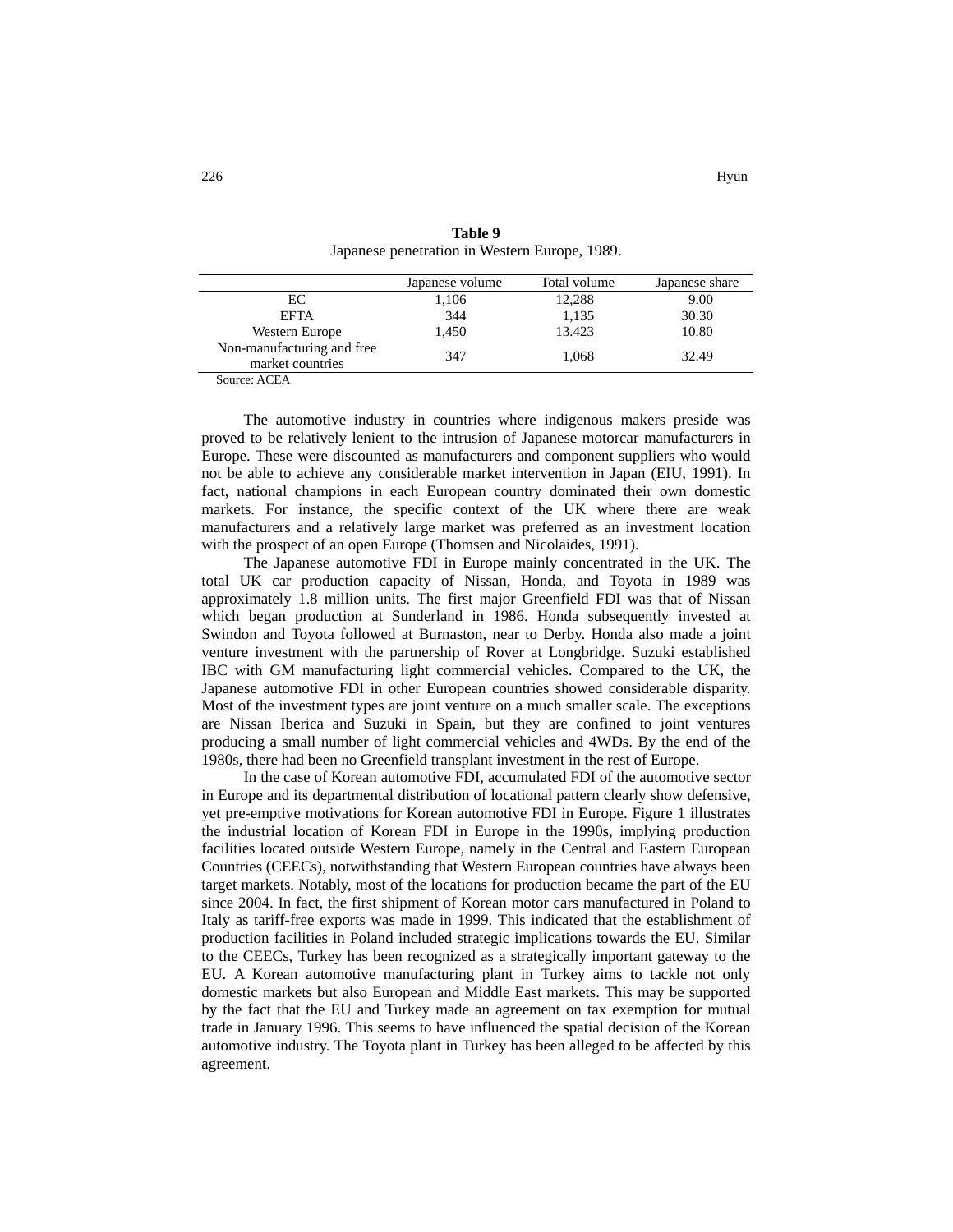

**Figure 1**  The Spatial Patterns of Japanese and Korean Automotive Transplants in Europe

Source: JAMA, KAMA, and company websites

The local production of Japanese motor vehicles was initially intended as a way of avoiding EC trade barriers. However, it merely resulted in new conflicts when indigenous firms and EC countries sought to exclude Japanese vehicles produced in Europe from being deemed as European productions. At the heart of the debate about Japanese motor vehicles produced in the UK was the question of "local content". Japanese vehicles produced in the UK were said to be not European in origin because the rate of local content was far less than it should be.

During the negotiations between Nissan and the UK government concerning an aid package, the UK government asked Nissan to achieve 60% local content and this figure was eventually to rise to 80% if Nissan wished to label the cars as European. This standard was adopted for all other cases that followed. Since 1988, Nissan has started to export from the UK to the markets of other European countries. It was announced that the model exported to France had 70% local content, but France and Italy objected and claimed that it should be over 80% local content to be recognized as a European product. Thus, they argued that the Japanese model produced in the UK should not be circulated freely within the market and should be controlled as if it were an imported car.

The method of how to measure the percentage of local content became the centre of the argument. The standard set by the UK government was on the basis of "ex-works price". Because this method could include indirect production costs such as administration, marketing, depreciation cost and profit margin, the proportion of direct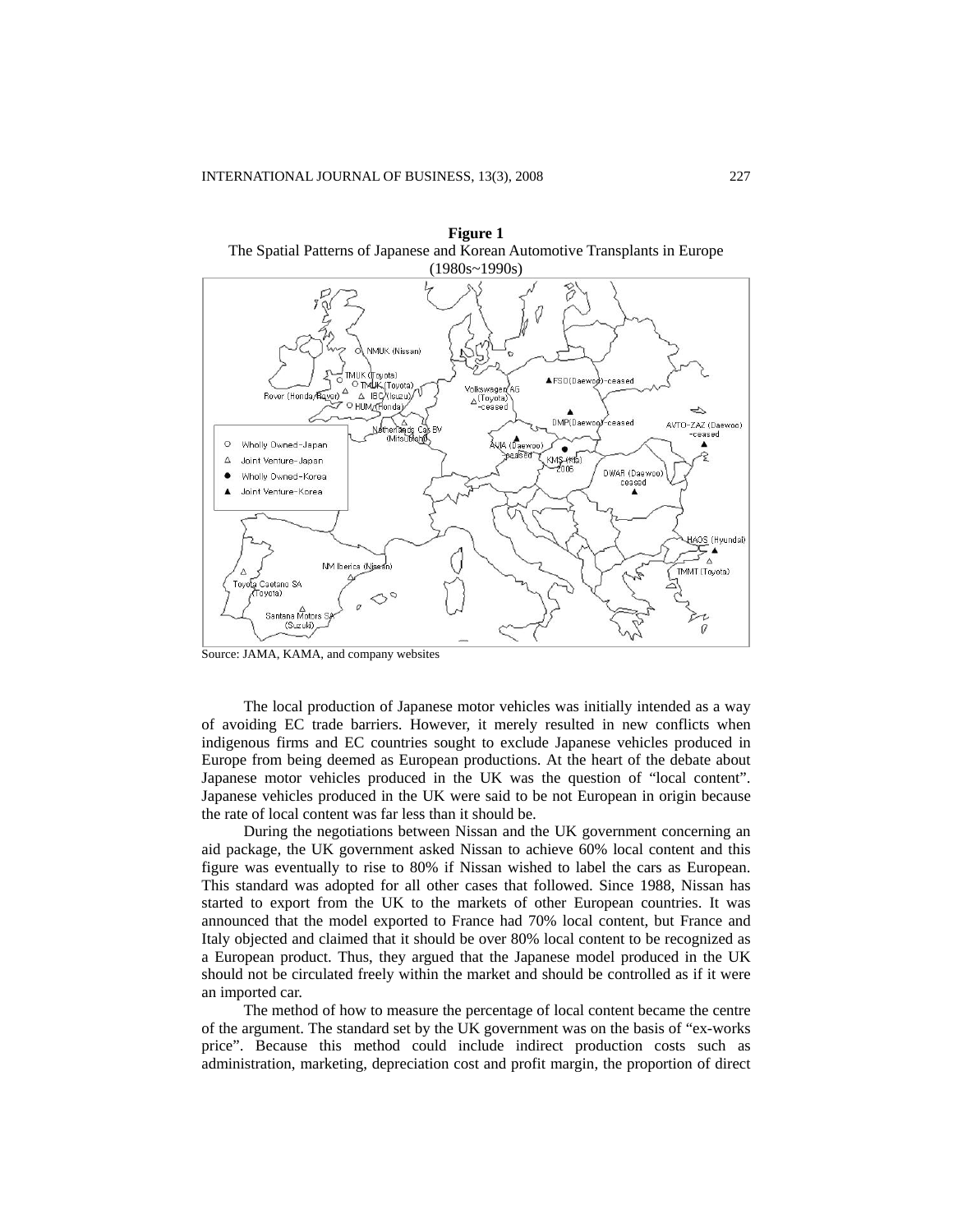cost in the total cost could be minimized. This means that there were possibilities for the Japanese producers to import a crucial part from Japan as long as they maintained a 70% local content rate (Trade and Industry Committee, 1987). These defects in the exworks formula raised critical debates in Italy and France who declined to accept it as appropriate. The worse was that there were no international standards by which local content could be precisely measured. In 1988, the motor vehicles produced by Nissan in the UK were claimed to be maintaining the 60% of local content standard. Nevertheless, this was discredited by the Italian producer, Fiat, who totally dismantled a Nissan "Bluebird" model and argued that the European content of the car was, in fact, only 21% (Sadler, 1991). This argument was based on another definition of local content. Fiat approached this issue by using a different method of assessing local content. This was designed to only evaluate costs directly connected to production. Indirect costs, profit margin, costs of plant construction and machinery purchase may comprise around 42.5% of the vehicle price. This case was seen as further proof of "fortress Europe" as it went to the Commission for judgment (Egan and McKiernan, 1994). Major local content commitments by Japanese firms in the EU are therefore far higher than corresponding amounts in the USA. For instance, in the production of television sets in the U.S., Japanese firms source only 28% of their components locally while this figure reaches 70% in Europe.

The degree of the localization of production between Japan and Korea in Europe seems to show different conditions. After the local content dispute, Japanese motorcar manufacturers shifted parts procurements sources to local suppliers. Local content has been off the agenda in the latter half of the 1980s. The level of the localization of the Korean automotive industry in Europe seems very low. The production of motorcars relies mainly on complete knock down (CKD) and semi knock down (SKD) assembly. In particular, SKD is the prevailing production method of the Korean manufacturers. SKD is distinguished from CKD in a particular manner: while CKD production is carried out at local plants with separate components imported from home country, most of the production activities of SKD are finished in home country plants. The transplant in the CEECs initially diverted the local content dispute but, since the tariff-free exports from the CEECs to the EU have started, this production method could become an actual problem. In addition, the most remarkable consequences of this production method are likely to stem from the Screwdriver Regulation and the Rules of Origin, which were developed from anti-dumping legislation in 1987 (Reg. No. 1761/87, Article 13).

#### **VI. DISCUSSION: IMPLICATIONS FOR KOREAN FIRMS**

The Japanese automotive industry faced a number of obstacles in terms of trade and local production in Europe during the 1980s. These protectionist measures against market intervention by the Japanese show the fear of the European business community that this invasion would disrupt European markets, causing a loss of jobs as domestic firms fall victim to Japanese competition (Egan and McKienan, 1994). Consequently, Japanese automotive manufacturing firms were cautious about discriminatory practices, despite recognizing the market opportunities that followed economic integration and the completion of the internal market.

The situation of the Korean automotive industry in the EU seems to be similar to that of the Japanese case in the 1980s, reviewed above. The similarity of the situation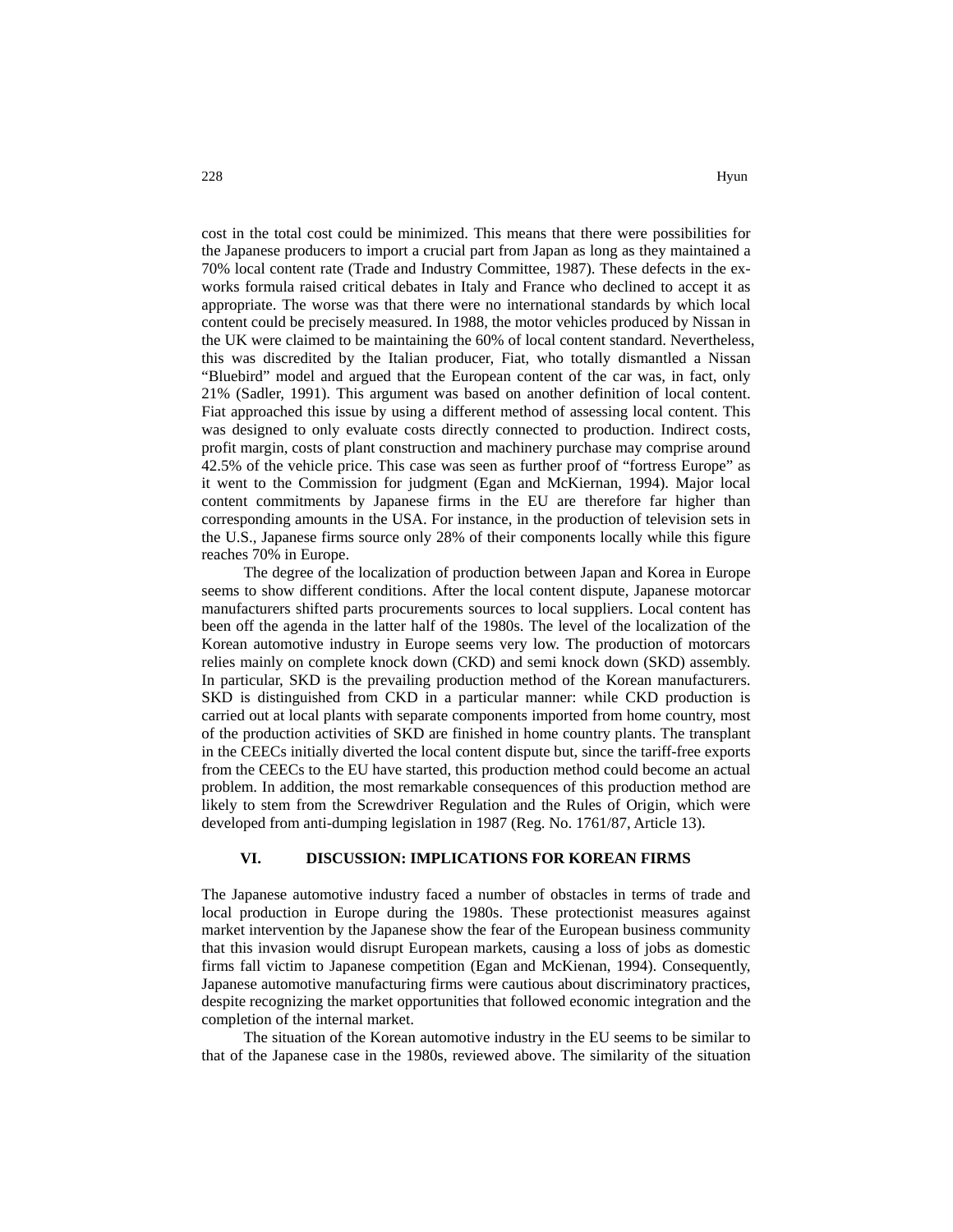and stage of development is threefold. First, the development stage in Europe of both cases is at the emerging level in terms of local production. Market share and export both dramatically increased in the European market after they diversified target markets from North America to Europe. Second, intensive domestic competition played a role as an incentive for overseas operations. A highly saturated domestic market with strong competition obliges a firm to seek low costs and comparatively lower competition in overseas markets. Third, this study mainly focused on this aspect relating to the formation of the internal market in Europe that both cases had a defensive motivation of FDI in Europe to avoid barriers to their trade. However, the Western European countries were found to have always been main target markets. This aspect also comprises some of the differences between both cases. It is interesting that the characteristic of Korean FDI is defensive when there were no actual barriers imposed. As briefly reviewed in the theoretical considerations, Korean FDI seems to be rather preventive to avoid possible future barriers which will affect trade.

| Table IV                                                                          |
|-----------------------------------------------------------------------------------|
| A comparison between the Japanese automotive industry in the 1980s and the Korean |
| automotive industry in the 1990s.                                                 |

|                                     | Japanese automotive<br>manufacturers (1980s) | Korean automotive<br>manufacturers (1990s) |
|-------------------------------------|----------------------------------------------|--------------------------------------------|
| <b>The Industry</b>                 |                                              |                                            |
| - Economic Status of                | Developed                                    | Newly industrialized economy               |
| Country                             |                                              |                                            |
| - Status of Industry                | Established                                  | Emerging                                   |
| - Number of                         | 11                                           | 7 (reduced to 5)                           |
| Manufacturers                       |                                              |                                            |
| - Domestic Competition              | Intensive                                    | Intensive                                  |
| - Main Type of Market               | Export                                       | Export                                     |
| Intervention                        |                                              |                                            |
| - Major Markets in                  | Germany, UK, France, Italy                   | Poland, Germany, UK, Italy                 |
| Europe                              |                                              |                                            |
| <b>FDI</b> and Transplant in Europe |                                              |                                            |
| - Motivation of FDI                 | Defensive (Barrier                           | Defensive (a quid pro quo)                 |
|                                     | Circumvention)                               | Involuntary                                |
| - Trade Barriers                    | National Quota/VER                           | N <sub>0</sub>                             |
| - Other Restrictions                | <b>Local Contents</b>                        | Emission control                           |
| - Local Production in               | Emerging stage                               | Emerging stage                             |
| Europe                              |                                              |                                            |
| - Entry Mode                        | Greenfield investment and                    | JV(KD)                                     |
|                                     | Strategic alliance                           |                                            |
| - Location for production           | Mainly UK and other                          | The CEECs                                  |
|                                     | peripheral regions in the EU                 |                                            |
| - Production Style                  | Local procurement                            | Partial local procurement, SKD             |
| (Localization)                      |                                              |                                            |
| - Number of Production              | 10                                           | 6                                          |
| Facilities                          |                                              |                                            |
| - Market Share                      | 11 %                                         | 3%                                         |
| Source: Various sources             |                                              |                                            |

**Table 10** 

Source: Various sources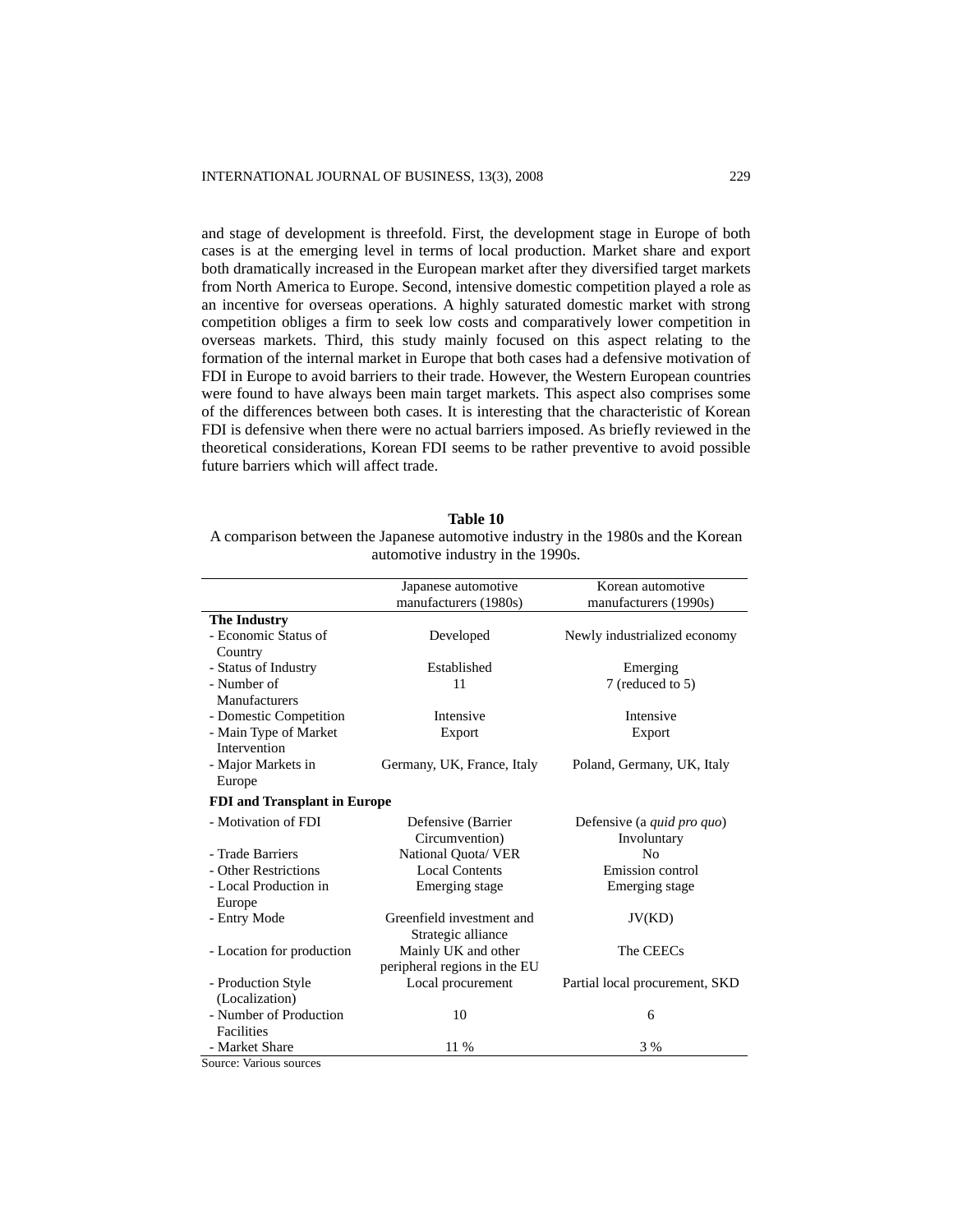Despite contextual similarities, contrary aspects are also found between the Korean and Japanese automotive industries in Europe. First, the patterns of market penetration and industrial location are different. In the case of Nissan, Toyota and Honda, most of the major FDIs were carried out as these companies established production facilities within the EC markets. Compared to this, most of the FDI made from the early 1990s by Korean automotive manufacturers in Europe has been concentrated in the CEECs by means of joint ventures. Second, low financial commitment and the specific method of production in Europe may result in the local content dispute relating to the level of localization and may leave the industry vulnerable to the screwdriver law since tariff-free exports to the EU have started. Other descriptive similarities and differences are presented in the following table.

Based on the similarities and differences stated above, a few implications for the Korean automotive industry in Europe may be suggested. First, increased imports of Japanese cars and the encroachment of Japanese automotive manufacturers triggered discriminatory practices at a national level in the early 1980s. The Korean automotive industry in Europe seems to have arrived at this stage of development in terms of trade. Dramatically increased exports, since the beginning of the 1990s, eventually recorded 35% of all total exports directed to the European markets in 2004. According to the experience of Japanese car producers, it is to be expected that protectionist measures on Korean car imports in various forms will be imposed. Anti-dumping rules, national quotas, and emission controls on imported cars are considered to be probable practices on which the strategic future of Korean motorcar manufacturers might be critically dependent. Considering the importance of European markets and needs for market diversification by the Korean automotive industry, Korean motorcar manufacturers will have to deploy corporate strategies to continue their market presence in Europe.

Second, most major Japanese motorcar manufacturers developed European strategies, which included building or acquiring European manufacturing facilities, or chose strategic alliances with local partners to hedge the risk of protectionist measures. Korean motorcar manufacturers who have already invested heavily to increase capacity during the last decade will continue to maintain existing or even higher levels of production to maintain the efficient use of facilities. Under the condition that direct export would not be a feasible strategic choice, Knock Down (KD) export using local production facilities may become an important alternative to absorb increased production capacity. A number of instances of transplants in the 1990s which are unfortunately ceased after the Korean economic crisis and recent FDI in Slovakia may be interpreted within this context. This strategic alternative seems to be critical for a transitional period before the full extent of local production starts.

Third, some spatial implications can be identified from this strategy. Peripheral regions are to be considered for the production sites as there are possibilities to access the EU markets. Considering the fact that most of the peripheral areas in Europe are included in the EU since 2004, spatial patterns of the Korean automotive FDI seems to be appropriate to serve an entire region. For the next step forward, there might be residual problems even after local production by means of transplant. As was distinctive in the case of the Japanese automotive industry in the 1980s, local content rules may hinder the penetration of Korean car producers as these prevent "screw driver plants" within the EU. Invisible barriers against serving the internal market such as local content and country of origin could become issues even though production sites are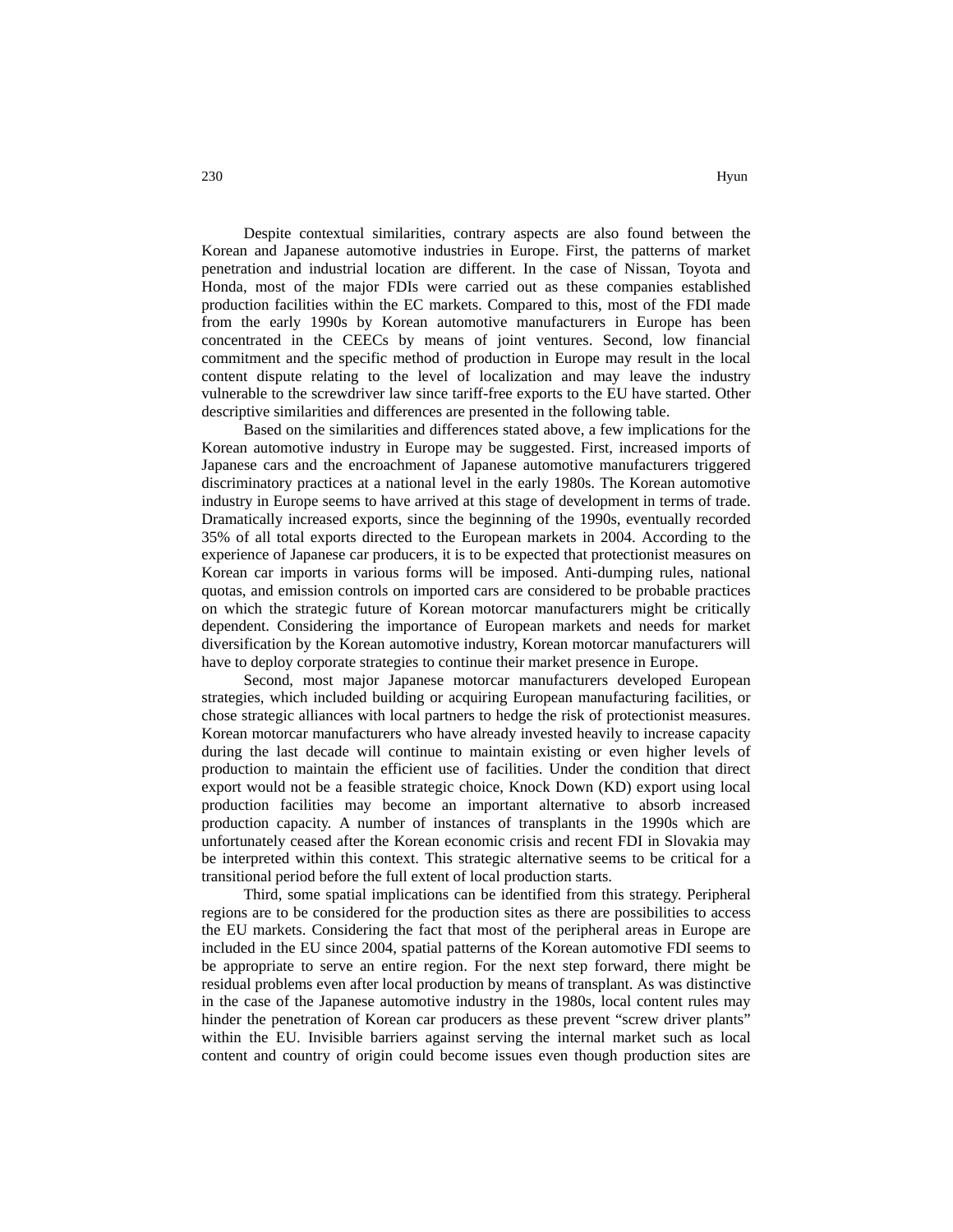located in peripheral areas outside the EU.

Fourth, it may be argued that the rapid expansion of the Korean automotive industry in Europe for both export and local production is in the process of involuntary internationalization. This is mainly the consequence of the internal economic and industrial status of the Korean automotive industry. Particular status may include domestic competition accompanied by market saturation, over-capacity followed by massive FDI in production facilities in the 1980s, the pressure of militant labor unions, and the need for market diversification. These intrinsic factors inevitably provoked the process of the globalization of the industry. Thus, the recent transplants to the U.S. and Europe partially include an involuntary motivation. Transplants for involuntary reasons are likely to result in a more desperate situation when the discriminatory practices are imposed on imports as well as local production. The Korean automotive manufacturers might have less capacity to handle the situation in terms of flexibility in diverting overseas markets.

Fifth, it is worth noting that there are positive dimensions relating to the completion of the internal market in Europe. National restrictions on imports and bilateral agreements were criticized as contrary to the basic direction of the internal market and erosion of the concept of the single market. Further, they created an additional cost for customers in terms of overall welfare. It was estimated that the cost to consumers of EC restrictions on Japanese imports amounted to ECU 2.8 billion annually. By the time when an informal agreement concerning inflows of Japanese car imports, namely VER was established, it was noted that this agreement regarding quotas on Japanese car imports was merely temporary and transitional measures. The commission recognized that a market that limits the volume of trade and intentionally excludes products is not a free market. Eventually trade restraints on motorcar imports from Japan were lifted by all member states and the free internal market for cars was established by 1999. In line with the establishment of WTO, the global trade environment has been toward multilateralism. Hence, protectionism is likely to have become a less viable option for the EU in maintaining external policy and increasing the competitiveness of European firms. This has been the basis for the positive prospects of the Korean motorcar manufacturers in future trade relations with the EU.

Last but not least, while these were involuntary reasons for the transplant, there were also other factors that instigated local production. Japanese firms realized that advantages offered by the internal market could be exploited within the European markets (O'Cleireacain, 1991). By establishing local production facilities, Japanese firms were able to attain the scope to exploit their advantages such as closeness to the market, better local market information, stimulating demand, brand image and local identity, and access to public procurement. These are often referred to as presence effects in foreign investment (Welford and Prescott, 1992). In particular, competitive advantages stemming from the efficient production system of the Japanese manufacturing firms increased the scope to exploit those advantages.

For the Korean automotive industry in Europe, it is necessary to alter the strategic alignment to a more positive dimension derived from the completion of the internal market. Since the end of the 1980s, the movement toward economic integration has been accelerated. Together with the removal of barriers, fiscal convergence, and common industrial and competition policy, the degree of competition in the European market are considered to be higher than ever before (Hyun, 2006). The automotive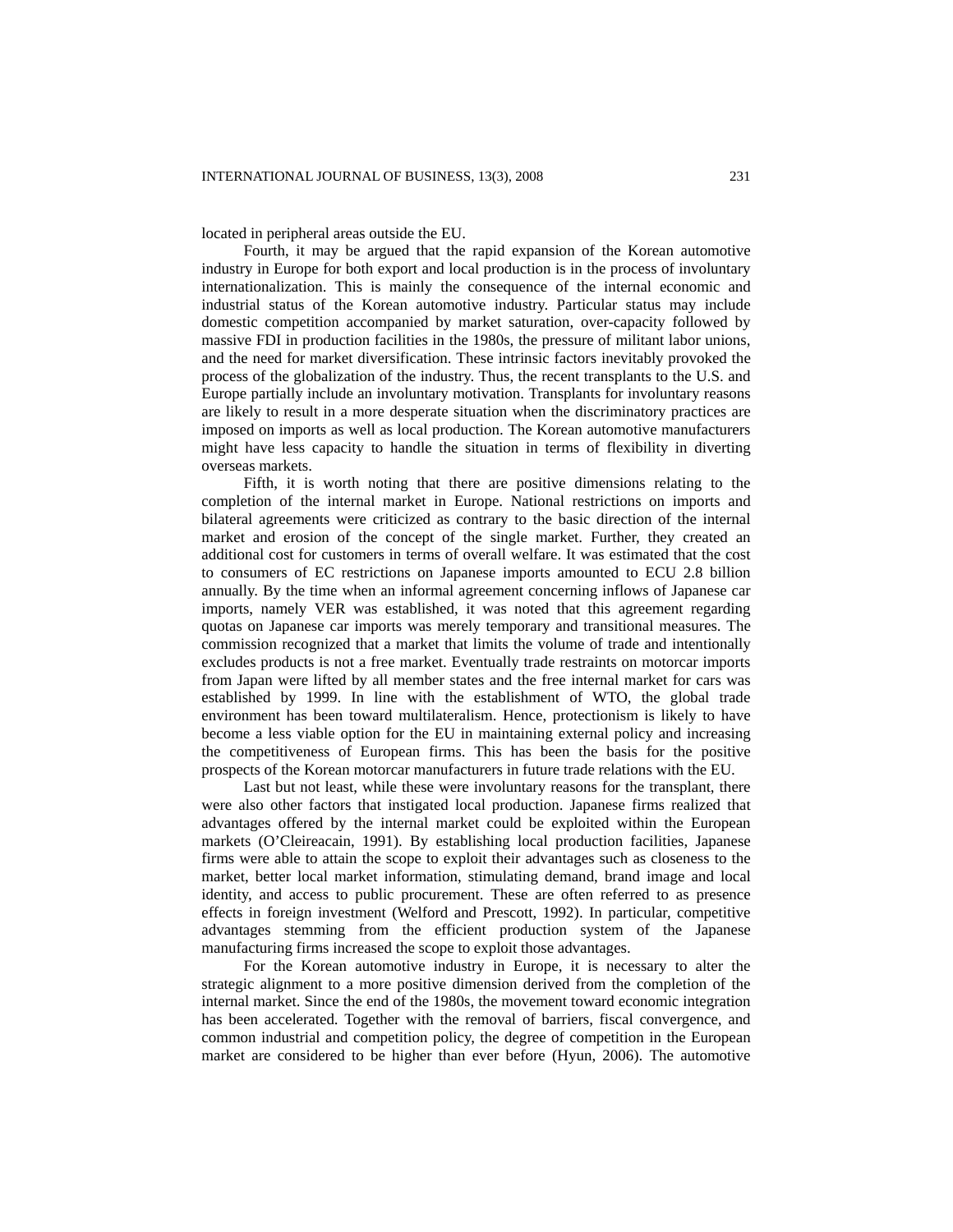industry in the 1990s, cost efficiency and price competitiveness became more decisive factors because the level of production technology and the quality of mid-price passenger cars have been more equalized among global automotive manufacturers. Based on this contextual environment, the price competitiveness became important in the European markets as well as elsewhere in the global markets. This aspect seems to be a beneficial change for the Korean automotive industry because they have a competitive advantage in pricing. However, this aspect is likely to be advantageous for the Korean motorcar manufacturers only temporally because cost effective competitors from China and other developing countries are rapidly growing. By the time competitors equipped with low-price products enter the markets against Korean motorcar manufacturers, the equalization of production and product quality would be rather harmful factors for Korean motorcar manufacturers.

#### **VII. CONCLUSION**

Trade and FDI relations of non- European firms or countries by the EU in the context of "fortress Europe" are clearly visible in the case of the Japanese automotive industry in Europe in the 1980s. The implications for the Korean automotive industry seem to be as significant as the case of the Japanese automotive industry in the 1980s. Both are found to coincide with the result of the propositions of this study relating to the protectionist measures in Europe. The Korean and Japanese automotive industry generally shared the defensive motivation of transplants by means of trade substituting investment and export platform as well as offshore manufacturing aimed at western European markets. Nevertheless, a *quid pro quo* FDI and particular spatial patterns are likely factors differentiating Korean automotive transplant from that of Japanese.

In the context of an increasingly competitive global automotive industry, it is a prevailing trend that major motorcar manufacturers expand their global activities by increasing overseas production. It is also evidently clear that regional economic integration will redefine the global political economic environments. Based on the considerations of this study, a strategic shift toward overseas production in Europe seems to be imperative requirement for Korean motorcar manufacturers to enhance global competitiveness and to avoid possible protectionist measures in the foreseeable future.

The limitation of this study stems from the lack of data and instances of Korean manufacturing firms in Europe. As a consequence of the Korean economic crisis, most of the transplants executed in the 1990s had to cease local production. For recent transplants, instances are globally scattered and cases in Europe seem to be insufficient either for fully supporting the argument of this study or for comparison to the experience of the Japanese automotive industry in the 1980s. The more detailed study should be followed after further expansion of Korean automotive firms is realized.

#### **REFERENCES**

Abo, T., 1993, "Overseas Production Activities of Nissan Motor Company: the Five Large Plants Abroad" in S. J. Park (ed.) *Managerial Efficiency in Competition and Cooperation*, NewYork: Westview Press

Agnelli, G., 1989, "The Europe of 1992", *Foreign Affairs*, 68 (Fall), 61-70.

Amiti, M., 1999, "Specialisation Patterns in Europe" *Weltwirtschaftliches Archiv,*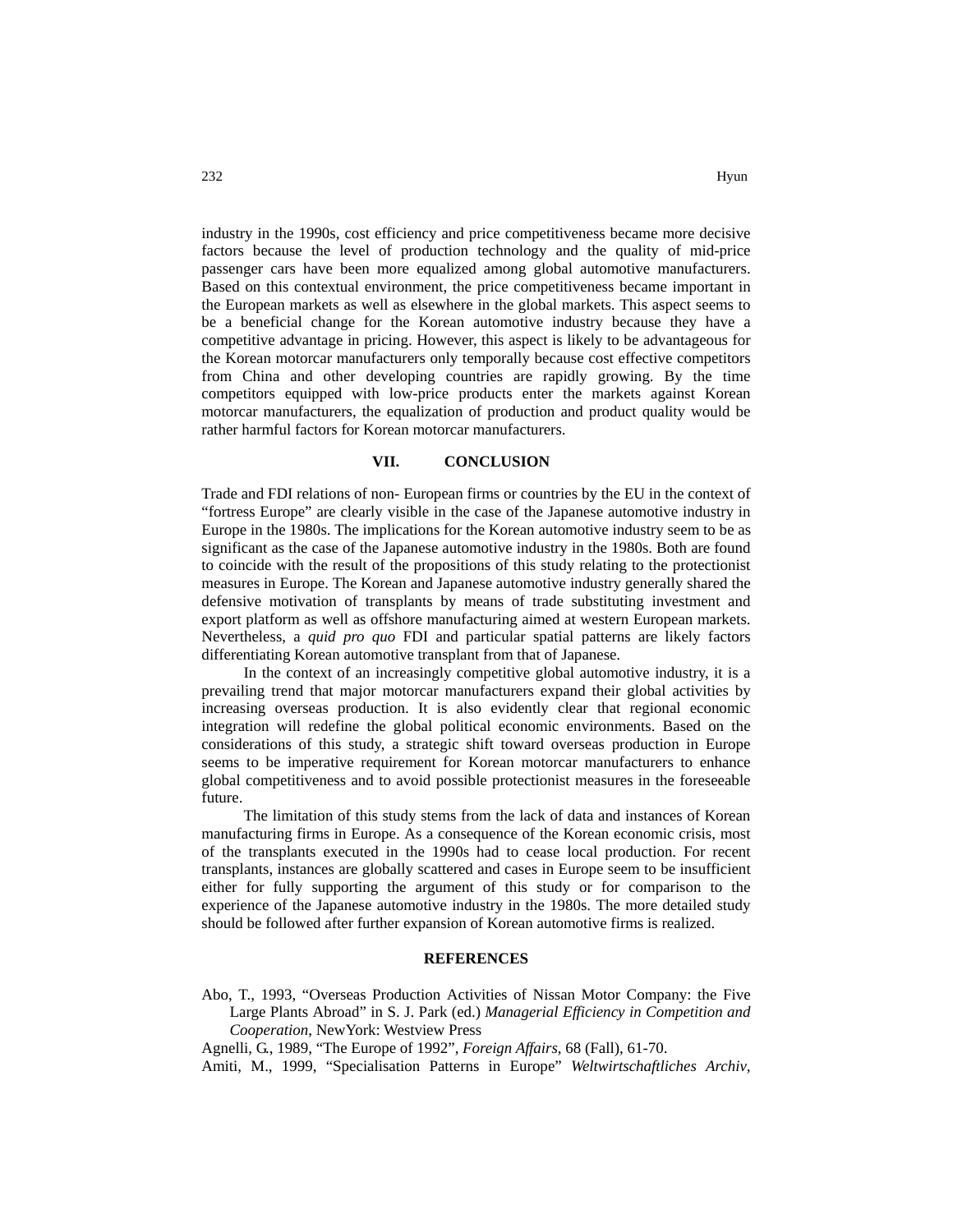135(4), 573-593.

- Athukorala, Prema-Chandra, 2003, "Foreign Direct Investment in Crisis and Recovery: Lessons from the 1997-1998 Asian Crisis", *Australian Economic History Review* 43(2), 197-213.
- Bergstrand, Jeffrey H., and Peter Egger, 2004, *A Theoretical and Empirical Model of International Trade and Foreign Direct Investment with Outsourcing*: Part I, Developed Countries.
- Bhagwati, J., 1987, "Quid pro quo Foreign Investment and Welfare: a Political-Economy-Theoretic Model", *Journal of Development Economics,* 27, 127-138.
- Blonigen, Bruce A., 2005, *A Review of the Empirical Literature on FDI Determinants*, National Bureau of Economic Research.
- Brülhart, M., and J. Torstensson, 1996, "Regional Integration, Scale Economies and Industry Location in the European Union", *Discussion Paper CEPR* No. 1435.
- CEC, 1988, *Relations between the Community and Japan: Recent Developments*, Com (88) final-II, Luxembourg: EC Commission
- CEC, 1991, "European Industrial Policy for the 1990s", *Bulletin of the European Communities*, Supplement 3/91, Luxembourg: Office for Official Publications of the European Communities.
- CEC, 1996, *Technical barriers to trade, The Single Market Review Series III: Dismantling of Barriers*, Luxembourg: Office for Official Publications of the European Communities.
- Cecchini, P. (et al.), 1988, *The European Challenge, 1992: The Benefits of a Single Market*, Aldershot: Wildwood House.
- Dicken, P., 1988, "The Changing Geography of Japanese Foreign Direct Investment in Manufacturing Industry: A Global Perspective", *Environment and Planning,* 20, 633-653.
- Dymock, E., 1995, *Honda, the UK story*. London: Dove.
- EIU, 1991, "The Japanese in Western Europe", *Japanese Motor Business,* June, 49-85.
- Egan, C. and P. McKiernan, 1994, *Inside Fortress Europe; Strategies for the Single Market*, Wokingham: Addison-Wesley.
- Ekholm, Karolina, Rikard Forslid, and James R. Markusen, 2003, *Export-Platform Foreign Direct Investment*: National Bureau of Economic Research.
- Freund, Caroline, and Djankov Simeon, 2000, *Which Firms do Foreigners Buy? Evidence from Korea*, New York: World Bank.
- Hasegawa, H., 1998, "Japanese Global Strategies in Europe and the Formation of Regional Markets", in Hasegawa, H and G. Hook (eds.) *Japanese Business Management*, New York: Routledge.
- Hyun, J. H. and K. A. Park, 2007, Defusing Potential Threats: An Empirical Study of Korean Automotive FDI in Europe, *International Area Studies Review* 11(2), 68-89.
- Hyun, J. H., 2003, *Korean Foreign Direct Investment in Europe*, London: Palgrave Macmillan.
- Hyun, J. H., 2006, "Dynamics of Internal Market, Industry Specific Measures, and Subsequent Transition of Industrial Structure in the EU: Implications for Outsiders", *Journal of EU Studies*, 11(1), 131-60.
- Jeon, Y. D., 1992, "The Determinants of Korean Direct Investment in Manufacturing Industries", *Weltwirtschaftliches Archiv*, 128(3), 527-41.
- Jeong, J. H., 1997, "European Integration and the European Automotive Industry"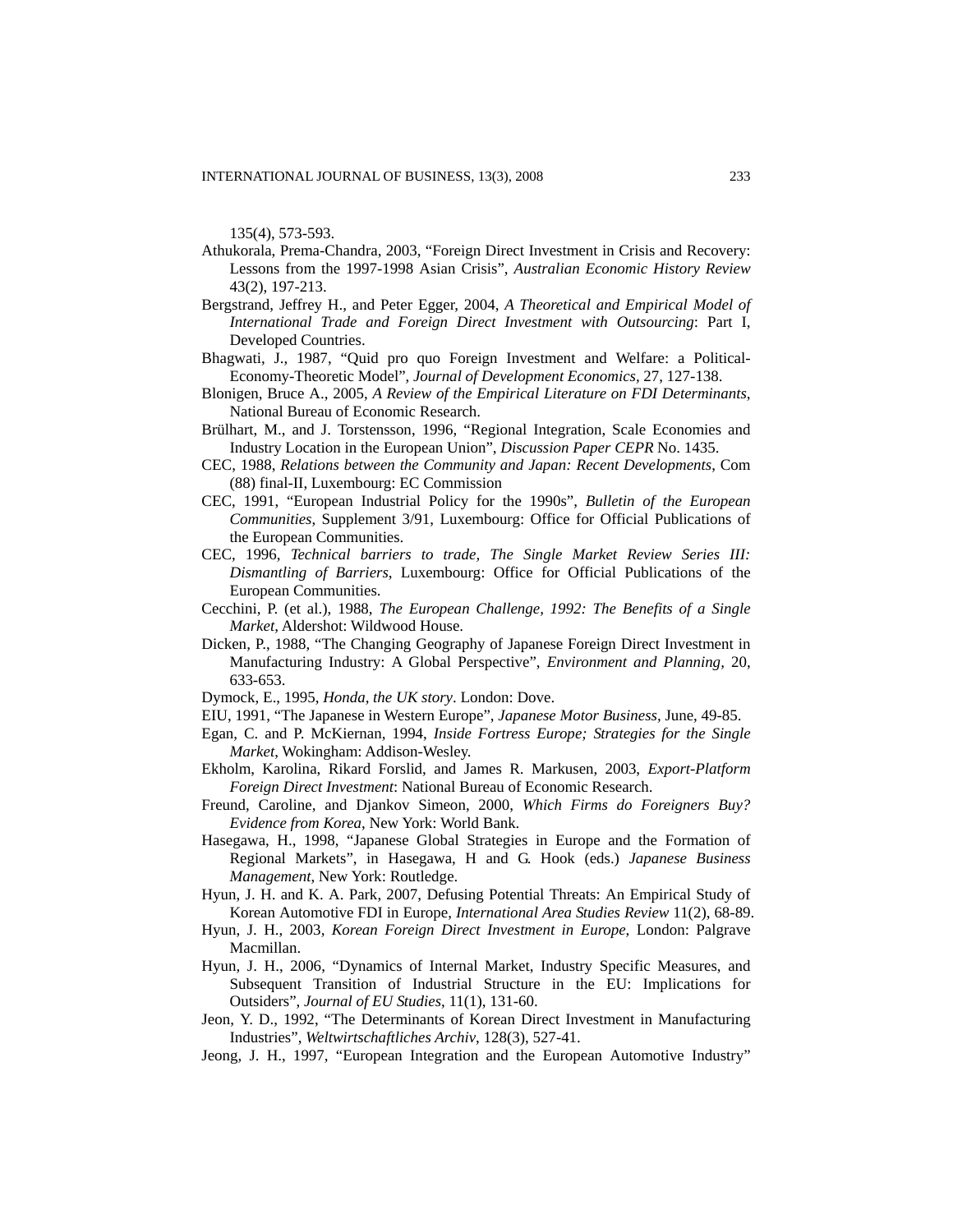- Jones, Philip N. and North, John, 1991, "Japanese Motor Industry Transplants: The West European Dimension", *Economic Geography*, 67(2), 105-123.
- Lee, H. G., 1991, "EC 1992 and Korea's Direct Investment in the EC", in *The Single European Market and Its Implications for Korea as an NIE*, Proceedings of Joint KDI / FES Conference, Seoul: Korea Development Institute / Friedrich-Ebert-Stiftung.
- Lee, H. S., 2004, *Expansion Strategies of South Korean Multinationals*, Seoul: Korean Institute for International Economic Policy.
- Markusen, James R., 1983, "Factor Movements and Commodity Trade as Complements", *Journal of International Economics* 14, 341-56.
- Molle, W., 1994, *The Economics of European Integration; Theory, Practice, Policy*, Aldershot: Dartmouth.
- Mundell, Robert A., 1957, "International Trade and Factor Mobility", *American Economic Review* 47, 321-35.
- O'Cleireacain, S., 1991, "EC Policies towards Japan: Implications for US-EC Relations", in Yannopoulos G. N. (ed.) *Europe and America, 1992: US-EC Economic Relations and the Single European Market*, London: Manchester University.
- Ozawa, T., 1992, "Cross-Investments between Japan and the EC: Income Similarity, Technological Congruity and Economies of Scope", in J. Cantwell (ed.) *Multinational Investment in Modern Europe: Strategic Interaction in the Integrated Community*, Aldershot: Edward Elgar.
- Pemberton, M., 1991, *Europe's Motor Industry after 1992: A Review of Single Market Legislation and its Implications*, EIU Special Report No 2090, London: EIU.
- Rawlinson, M. and P. Wells, 1992, "Japanese Globalization and the European Automotive Industry" *Tijschrift voor Econ. en Soc. Geografie,* 84(5), 349-61.
- Sachwald, Frederique, 2003, *FDI and the Economic Status of Korea: The Hub Strategy in Perspective in Confrontation and Innovation on the Korean Peninsula*, Washington, D.C.: Korean Economic Institute.
- Sadler, D., 1991, *Beyond 1992: The Evolution of European Community Policies towards the Automotive Industry,* Change in the Automotive Industry: An International Comparison, Discussion Paper No. 7. Durham: University of Durham Department of Geography.
- Sapir, A., 1996, "The Effects of Europe's Internal Market Program on Production and Trade: A First Assessment" *Weltwirtschaftliches Archiv,* 132(3), 457-475.
- Savary, J., 1993, "European Integration, Globalisation and Industrial Location in Europe", in H. Cox (ed.) *The Growth of Global Business*, London / New York: Routledge.
- Shimokawa, K., 1994, *The Japanese Automotive Industry: A Business History*, London: Athlone.
- Smith, A. and A. Venables, 1988, "Counting the cost of Voluntary Export Restraints in the European Car Market", in Helpman, E. and A. Razin (eds.), *International trade and trade policy*, Cambridge, MA: MIT, 187-220.
- Strange, R., 1993, *Japanese Manufacturing Investment in Europe; its Impact on the UK Economy*, New York: Routledge.
- Thomsen, S. and P. Nicolaides, 1991, *The Evolution of Japanese Direct Investments in*